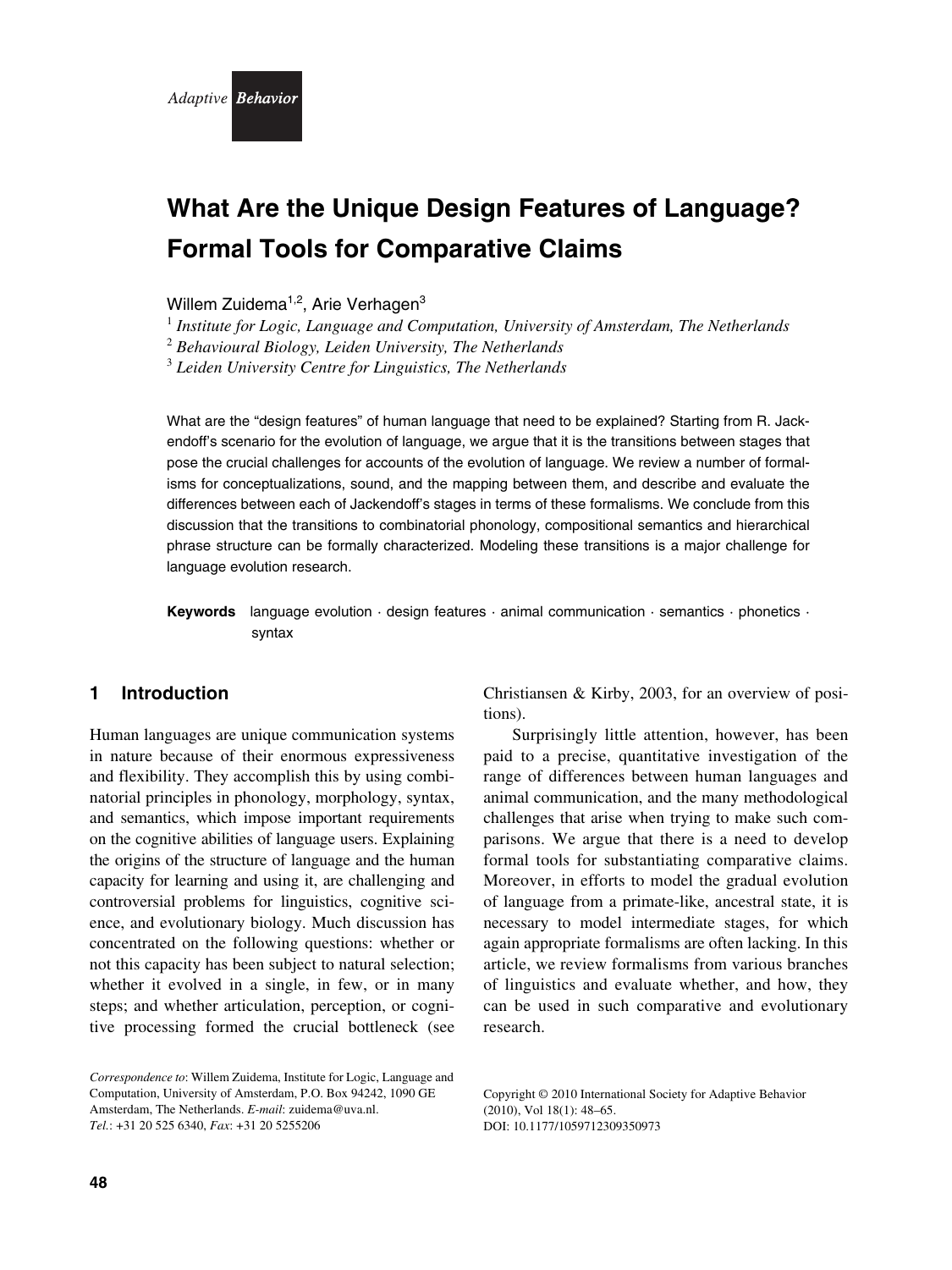Hockett (1960) referred to the unique features of human language as its "design features." Hockett's list has been updated by several authors, and many of the design features have made their way into introductory linguistics textbooks (as reviewed in Smith, 2003, chapter 1). Jackendoff (2002) has integrated a similar list of design features into a scenario for the various stages in the evolution of human language from primate-like communication. Unlike many other theories, Jackendoff's scenario assumes several such intermediate stages. Jackendoff's proposal is useful for structuring the discussion in this article for a number of reasons:

- This scenario is a gradualist account, with many intermediate steps. Scenarios proposed by other scholars can be seen as variants of Jackendoff's, where two or more of the stages Jackendoff proposes are collapsed into one. Jackendoff's scenario can thus be seen as a generalization of many other scenarios.
- It grounds the scenario for the evolution of language in a theory of how modern humans acquire, represent, and process language, which is in principle testable.

Although Jackendoff's account is not very formal, his partitioning of the problem is sufficiently explicit to identify potentially relevant formalisms and apply them to issues in language evolution, in order to get a better understanding of the precise nature of the specific issues to be explained. By the same token, it allows us to identify relevant empirical phenomena that may be brought to bear on these issues.

In the following sections we will briefly sketch each of the stages that Jackendoff proposes, and relate his proposal to those of some other researchers. We will then introduce some formalisms for conceptualization, sound, and the mapping between the two (including formalisms for syntax). The goal of this article is to find out how to describe the similarities and differences between Jackendoff's stages, and to identify the transitions that can be characterized formally. Such a characterization is a first step; in this article we will not yet study the next step: the mechanisms that could lead to the transition from one stage to the next (see Nowak & Krakauer, 1999; Oliphant, 1999; Oudeyer, 2006; Zuidema, 2003; Zuidema & de Boer, 2009 for a number of proposals).

#### **2 Stages in Jackendoff's Scenario**

The starting point of Jackendoff's scenario is preexisting primate conceptual structure—that is, the kind of cognitive abilities that modern primatology has found in other great apes. The first innovation is the use of symbols in a non-situation specific fashion. Jackendoff recognizes that for instance chimpanzees have a sophisticated conceptual apparatus that is adequate to deal with navigation, problem solving, and complex social interaction. But he believes that primates are incapable of symbolic vocalization, that is, of referring to objects, properties, or events independent from the present situation. Deacon (1997), Donald (1991), and others have argued that the use of symbols is the crucial biological innovation that has made modern human language possible.

A second innovation is the ability to use and acquire an open, unlimited class of symbols. Whereas primate call systems contain a few dozen different calls at most (as far as we know) and language-trained apes can be taught at most several hundred symbols, humans know tens of thousands of different words. An open class of symbols must be learnt rather than be innate; Oliphant (1999) and others have argued that a learnt vocabulary was a crucial step in the evolution of language.

To keep such large numbers of symbols distinct in perception, memory, and articulation, a third innovation has been crucial: a generative, combinatorial phonological system. The sound systems of all human languages are combinatorial, in that the basic meaningful units (words, morphemes) are built up from a relatively small repertoire of basic speech sounds (phonemes, syllables), each of which is not a meaning bearing unit itself; this combinatorial character of human phonology is independent of that of sentences being composed out of words (this is the so-called design feature of "duality of patterning," to which we will return below). Jackendoff endorses the view that the syllable is the basic unit of combination. The evolution of combinatorial phonology is seen by a number of researchers as the crucial innovation in the evolution of language (Carstairs-McCarthy, 1999; Studdert-Kennedy, 1998), because it seems to be both a necessary and a sufficient condition for open-endedness in a vocal communication system (in principle allowing for an infinite number of distinct signals based on finite means).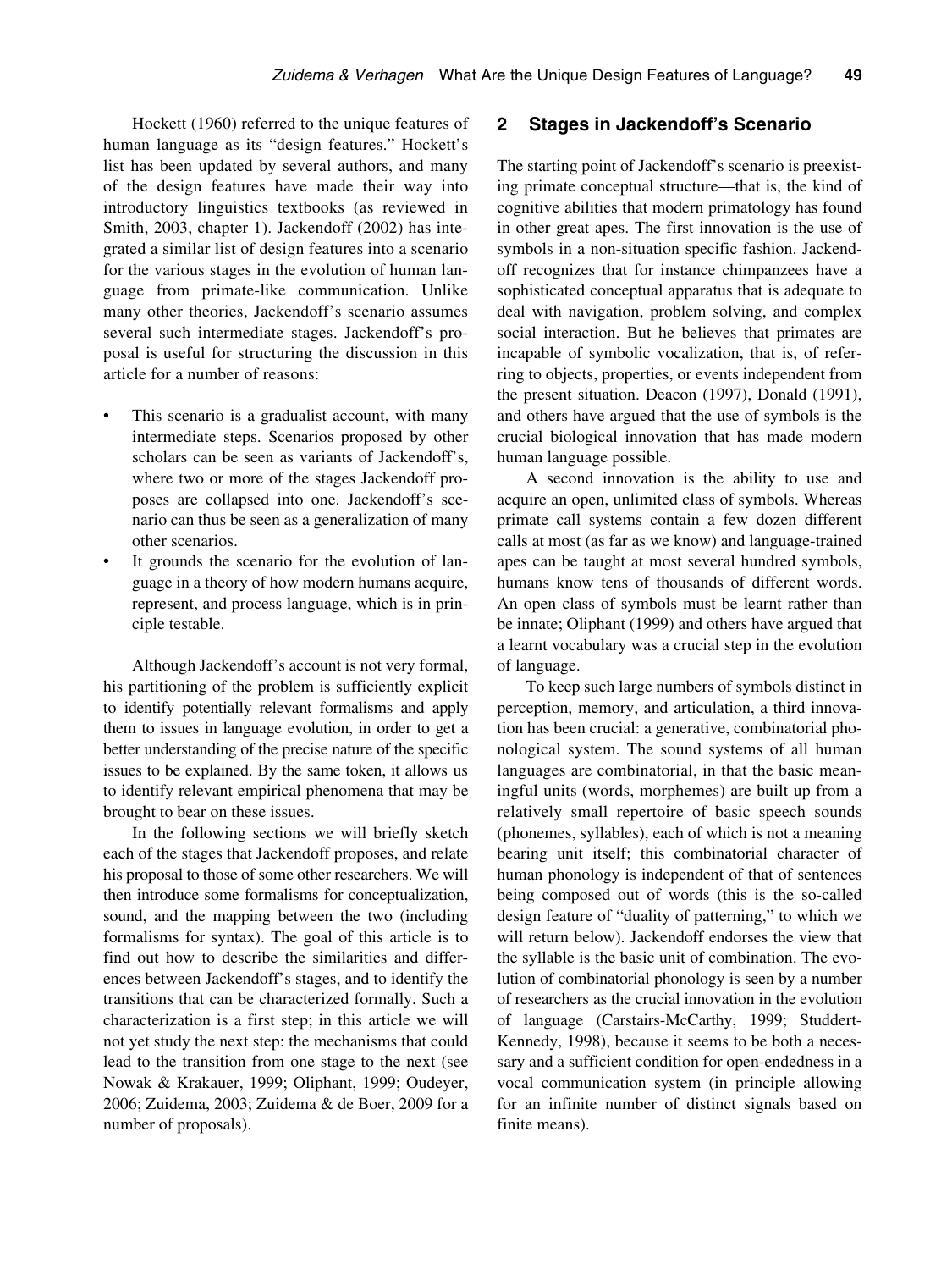Jackendoff's fourth innovation is the concatenation of symbols to build larger utterances. He imagines concatenations of symbols analogous to *Fred apple*, which might refer to any of a number of connections between Fred and apples. Although simple concatenation does not fully specify the intended interpretation, it is nevertheless, Jackendoff argues, more useful than single symbols in isolation.

The fifth innovation, however, using linear position to signal semantic relations, does introduce a systematic compositionality. In this stage of the scenario, simple principles such as "agent first," "focus last," and "grouping" could structure utterances analogous to *dog brown eat mouse*, such that it is clear that the brownness applies to the dog, the dog eats, and the mouse is being eaten. In the terminology of Hurford (2000), the route from holistic to compositional language in this scenario is "synthetic," because compounds are synthesized from preexisting meaningful signals (rather than that preexisting holistic signals are reanalyzed as being built-up from component parts – the "analytical route"; cf., Arbib, 2003; Wray, 2002a, 2002b).

Jackendoff sees the fourth and fifth innovations as independent from the second and third, and he does not decide which should come first. Together, they constitute something similar to the (single) intermediate stage of "protolanguage" in the scenario of Bickerton (1990) and others, and to pidgin (the limited language negotiated between adults with different native languages, Bickerton, 1990) and to "Basic Variety" (the limited language acquired by adult second language learners, Klein & Perdue, 1997).

The sixth innovation is the invention of hierarchical phrase structure. Phrase structure has been recognized since Chomsky (1957) as a crucial design feature of human language. Jackendoff argues that phrase structure allows the principles of word order, as emerged in stage 5, to be elaborated into principles of phrase order. Hence, from stage 6 a systematic relation has existed between sentences like *dog chase mouse*, where *dog* and *mouse* are single word noun phrases, and the similarly structured but more elaborate *big dog with floppy ears and long scraggly tail chase little frightened mouse*.

The seventh innovation is a vocabulary for relational concepts, introducing words analogous to presentday English *up*, *on*, *behind*, *before*, *after*, *often*, *because*, *and*, *also*, *only*, *of*, and so forth. These words all describe relations between different phrases in a sentence, and thus require phrase structure, Jackendoff argues, but not yet syntactic categories. Jackendoff imagines that the phrase order and use of relational words are still completely guided by semantically defined notions. That is, there are no subjects, objects, nouns, verbs, or mechanisms for case, agreement, or constructions such as *if* … *then*: two connected elements between which a string of arbitrary length can be inserted (so-called long-distance dependencies). There are just semantic categories such as agent, patient, objects, and actions.

Grammatical categories are the eighth innovation, creating syntactic notions such as "subject" that are correlated with but not equal to the semantic notion of agent (as, for instance, in the passive construction), or even a syntactic notion such as "sentence" which makes that *a storm last night* cannot stand on its own, whereas *There was a storm last night*, with dummy subject *There*, can. The final two innovations, inflectional morphology and grammatical functions (in no particular order) complete the extensive toolkit that modern languages make use of. This list of gradual innovations is consistent with the gradualist approach championed by Pinker and Bloom (1990) and others.

In summary, Jackendoff breaks down linguistic competence into a number of different skills, and proposes a gradual scenario in which new skills are added to the existing system, each step increasing the expressivity of the language used. These steps fall into three types: innovations in the domain of conceptualization, in the domain of form, and in the domain of the mappings between the two. The first innovation, the use of symbols referring to objects and situations independent from the communication event, is about the sort of concepts early hominids had available for communication. The third, about combinatorial phonology, is about the kind of sounds they could produce and perceive. All the other innovations, from an open, learnt vocabulary and the concatenation of symbols to inflectional morphology, are about the way messages are mapped onto sound and vice versa. In the remaining sections of this article we will discuss some empirical observations about, and formalisms for, modeling conceptualization, sound, and meaning—sound mappings in animal and human communication. Where possible we will evaluate—in terms of the formalisms at hand—whether Jackendoff's stages indeed capture the relevant innovations in the evolution of language. As we will see, many of the currently available for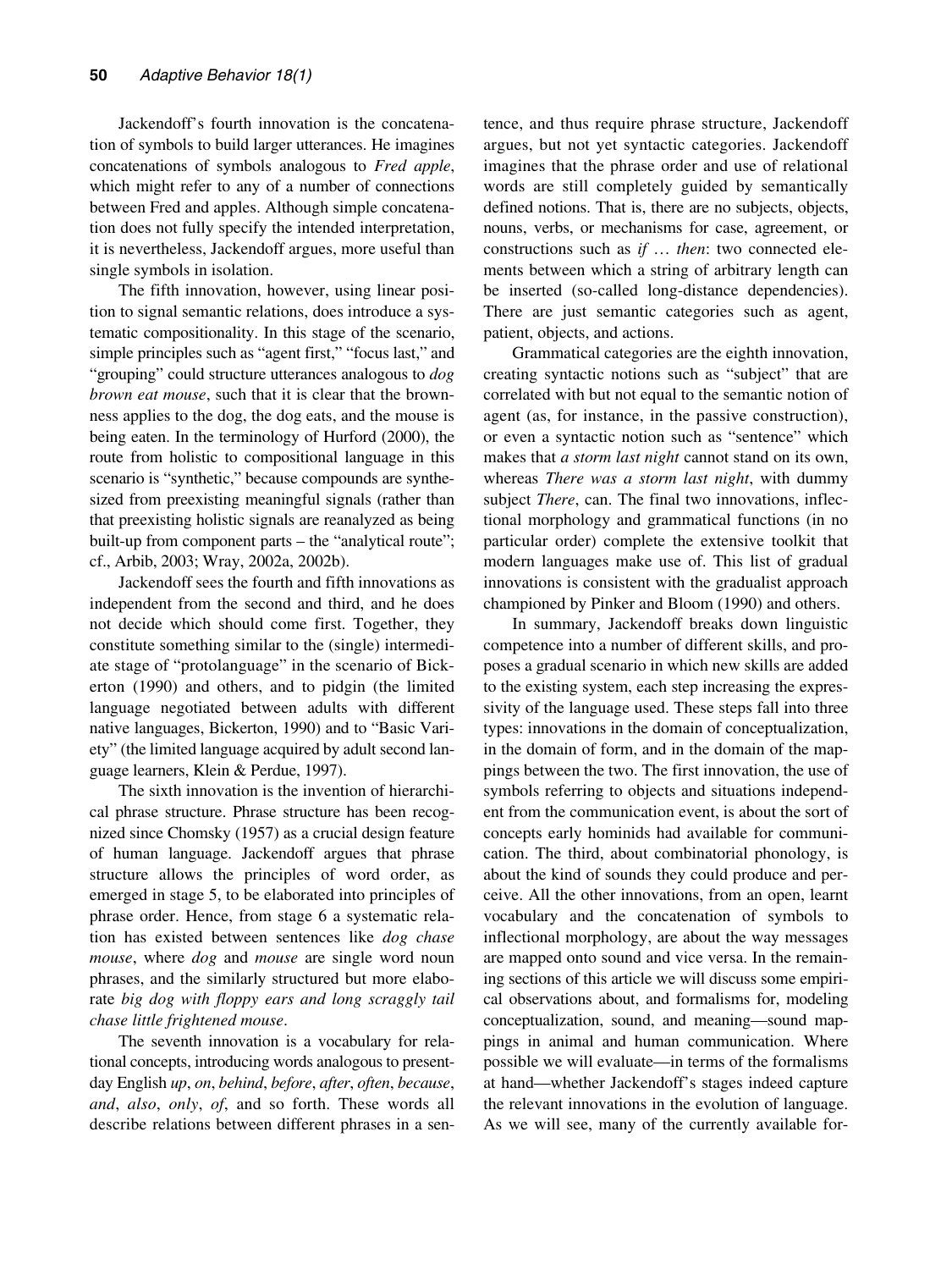malisms are ill-suited for the task of describing the differences between modern human communication and that of other species, but it is often not straightforward to adapt them.

Note that although Jackendoff's scenario is quite unique in its details and therefore useful for structuring the discussion in this article, it is not uncontroversial. It is very much focused on the representational abilities of language users, and Jackendoff has followed a "subtractive" approach, starting with a suite of linguistic abilities assumed by a particular linguistic theory and removing them one by one to arrive at the state of a hypothetical primate ancestor. As a result, the scenario makes little reference to findings in animal cognition research, reflects the biases of a particular linguistic tradition (e.g., the assumed centrality of word order and phrase structure), and ignores the social/pragmatic context in which language evolved and the actual evolutionary mechanisms of transitioning from one stage to the next. Other scenarios of the evolution of language, for example that of Tomasello (2008), see the representational constraints as far less important than the social functions of communication, and ignore some features (such as the transition to combinatorial phonology). Our aim in this article is to investigate the claims of Jackendoff and others about representational abilities by first evaluating how they can be formalized; this should then provide the groundwork for more detailed investigations—which we will not carry out in this article—of every individual transition, where all of these other aspects must come into play and the roles of representational and social constraints should become clearer.

# **3 Modeling Meaning**

Animals and humans categorize their environment, and use calls, words, or grammatical sentences to express aspects of that environment. Typically, the same utterances are used on many different occasions to express common features. It is therefore reasonable to postulate an "internal state," a representation in the brain that mediates between perceptual and motor abilities, memory, and linguistic forms. We will call these representations "conceptualizations." Modeling the conceptualizations expressed in natural language utterances is difficult because we have only very indirect access to the representations in the brain and, crucially, much of that indirect access is modulated through language (Hurford, 2003). The common formal framework for modeling conceptualization is that of symbolic logic. Many different logics exists, with different levels of expressive power as well as different computational properties.

According to Jackendoff and others, the kind of conceptualizations available to modern humans for communication are qualitatively different from those available to other primates, including our prelinguistic ancestors. Jackendoff believes that the "use of symbols" was the first major innovation; other researchers have argued that a "theory of mind" was a crucial innovation (Dunbar, 1998). It would be very useful if we could characterize such conceptual differences in formal terms, using the apparatus of formal semantics, including a well-known hierarchy of logics (e.g., Gamut, 1991): propositional, predicate, and modal logic.

This is not the place to review the properties of these logics (see Table 1 for some examples of different logics), but it is important to stress that they differ with respect to the type of generalizations they allow. Thus, while we can define propositions such as "Socrates is a man" and "Socrates is mortal" in propositional logic, we cannot describe the more general inference rule "all men are mortal." For such inferences, we need the predicate–argument distinction and quantifiers from predicate logic. Similarly, in first order predicate logic we cannot adequately deal with a sentence like *Peter believes that Gavin knows that he hates Heather* (as used in the evolutionary simulation of Kirby, 2002). The reason is that predicate logic must treat *believesthatgavinknowsthatpeterhatesheather*(x) as a single predicate that might be true for Peter. But we cannot do justice to the intended structure of the expression, that is, it would not capture the relation between the statements *Peter hates Heather* and *Gavin knows that Peter hates Heather*. For such constructions, modal logic provides a more satisfactory framework.

Let us now return to the issue of giving a more precise characterization of transitions in the evolution of language. It would be attractive if we could relate these different logics to the assumed differences between the conceptual structures available for communication to modern humans, and those available to their prelinguistic ancestors and modern higher primates. For instance, Jackendoff joins other cognitive scientists in claiming that symbol use is the first major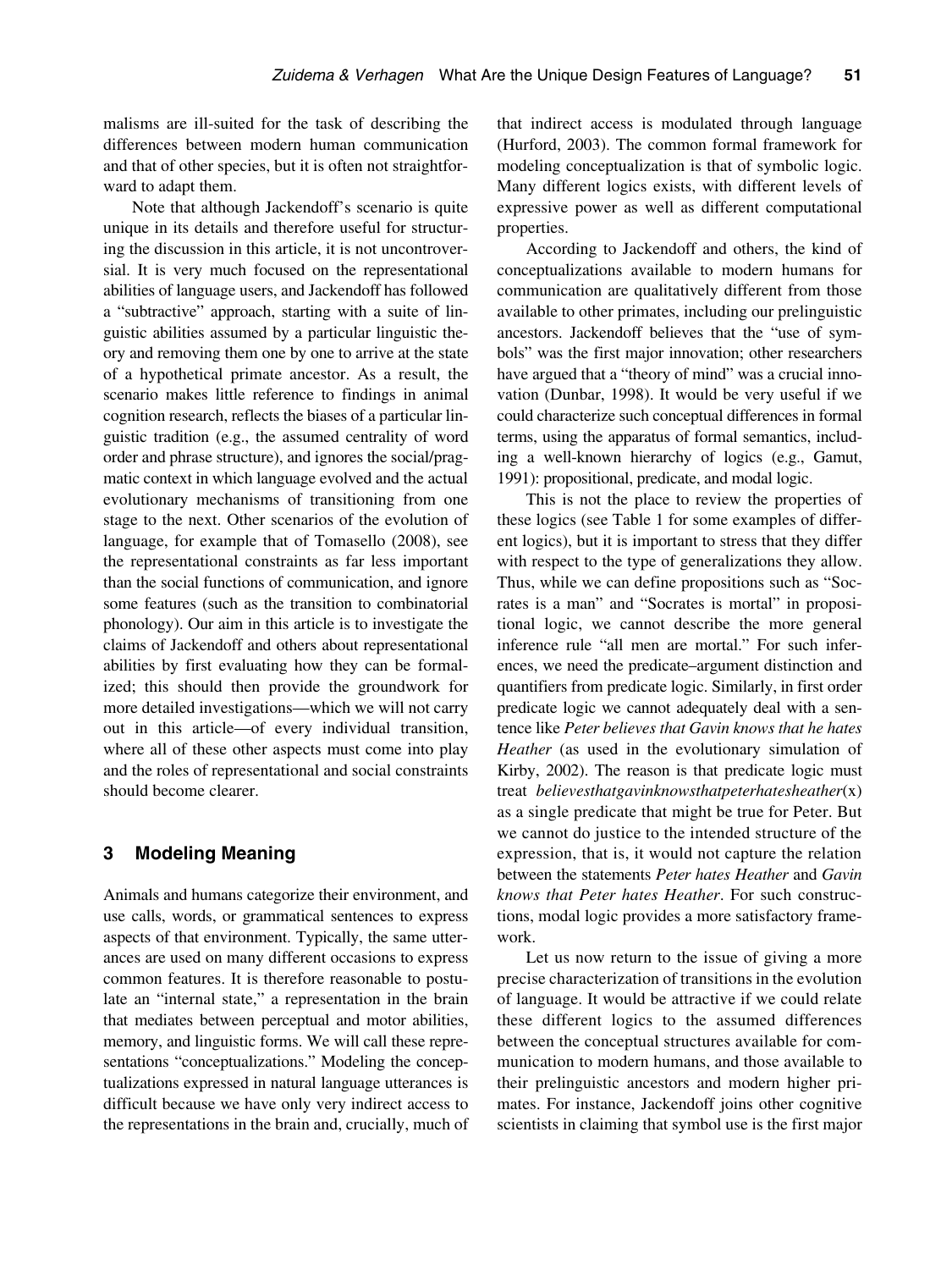#### **Table 1** Examples of different logics.

| Logic               | (Additional) operators           | Example                                                             |  |  |  |  |
|---------------------|----------------------------------|---------------------------------------------------------------------|--|--|--|--|
| Propositional       | negation $\rightarrow$           | $\neg R$ "it doesn't rain"                                          |  |  |  |  |
|                     | AND $'\wedge$                    | $\neg R \wedge \neg W$ "it doesn't rain and the streets aren't wet  |  |  |  |  |
|                     | OR $\vee$                        | $R \vee \neg W$ "it either rains, or the streets aren't wet"        |  |  |  |  |
|                     | implication $\rightarrow$        | $R \rightarrow W$ "if it rains, the streets are wet"                |  |  |  |  |
|                     | bi-implication $\leftrightarrow$ |                                                                     |  |  |  |  |
| 1st order predicate | universal quantifier $\forall$ . | $\forall$ x (H (x) $\rightarrow$ M(x)) "All men are mortal"         |  |  |  |  |
|                     | existential quantifier $\exists$ | $\exists x \neg M(x)$ "There exists someone immortal"               |  |  |  |  |
| Modal               | necessity $\Box$                 | $\square(R\rightarrow W)$ "if it rains, the streets are always wet" |  |  |  |  |
|                     | possibility $\Diamond$           |                                                                     |  |  |  |  |

innovation. He does, however, make it quite clear that he believes that apes do have a human-like system of thought:

I take it as established by decades of primate research [references omitted] that chimpanzees have a combinatorial system of conceptual structure in place (Jackendoff, 2002, p. 238).

The crucial difference, for Jackendoff, is that between human and primate *use of symbolic vocalizations*:

[Even] single-symbol utterances in young children go beyond primate calls in important respects that are crucial in the evolution of language. Perhaps the most important difference is the non-situation-specificity of human words. The word kitty may be uttered by a baby to draw attention to a cat, to inquire about the whereabouts of a cat, to summon the cat, to remark that something resembles a cat, and so forth. Other primates' calls do not have this property. A food call is used when food is discovered (or imminently anticipated) but not to suggest that food be sought. A leopard alarm call can report the sighting of a leopard, but cannot be used to ask if anyone has seen a leopard lately [references omitted]. (Jackendoff, 2002, p. 239)

Can we express this intuitive difference between humans and other primates as a difference in representational capacity similar to the difference between propositional and predicate logic? We can, of course, conjecture that humans have words for predicates and other words for objects (the arguments of those predicates), which can thus be used in all situations where the conceptual system uses that predicate or that object. Primates, on the other hand, can only vocalize complete propositions, even if they, as Jackendoff states, do have a "combinatorial system of conceptual structure."

The problem with such a proposal is that it is not clear a priori what constitutes a predicate or an object, and thus what constitutes situation-specificity in terms of the formal tools presently at our disposal. How can we be sure that the word *kitty* in an infant's one-word stage does not mean a complete proposition such as "There is a kitty involved"? This point is all the more relevant since research into first language acquisition in recent years suggests that young children's early utterances are often of a "holistic" nature. How do we know the child does not simply categorize situations as those that involve kitties, and those that do not, much like a monkey that categorizes situations as those that require running into a tree and those that do not? If so, the difference is categorization, not representational ability. The fact that two different animal species—with different anatomy and evolved for different habitats—categorize the world differently is no surprise, of course.

Conversely, how can we be sure that the meaning of a primate alarm call for leopards is not the predicate "being a leopard"? The point here is that with regard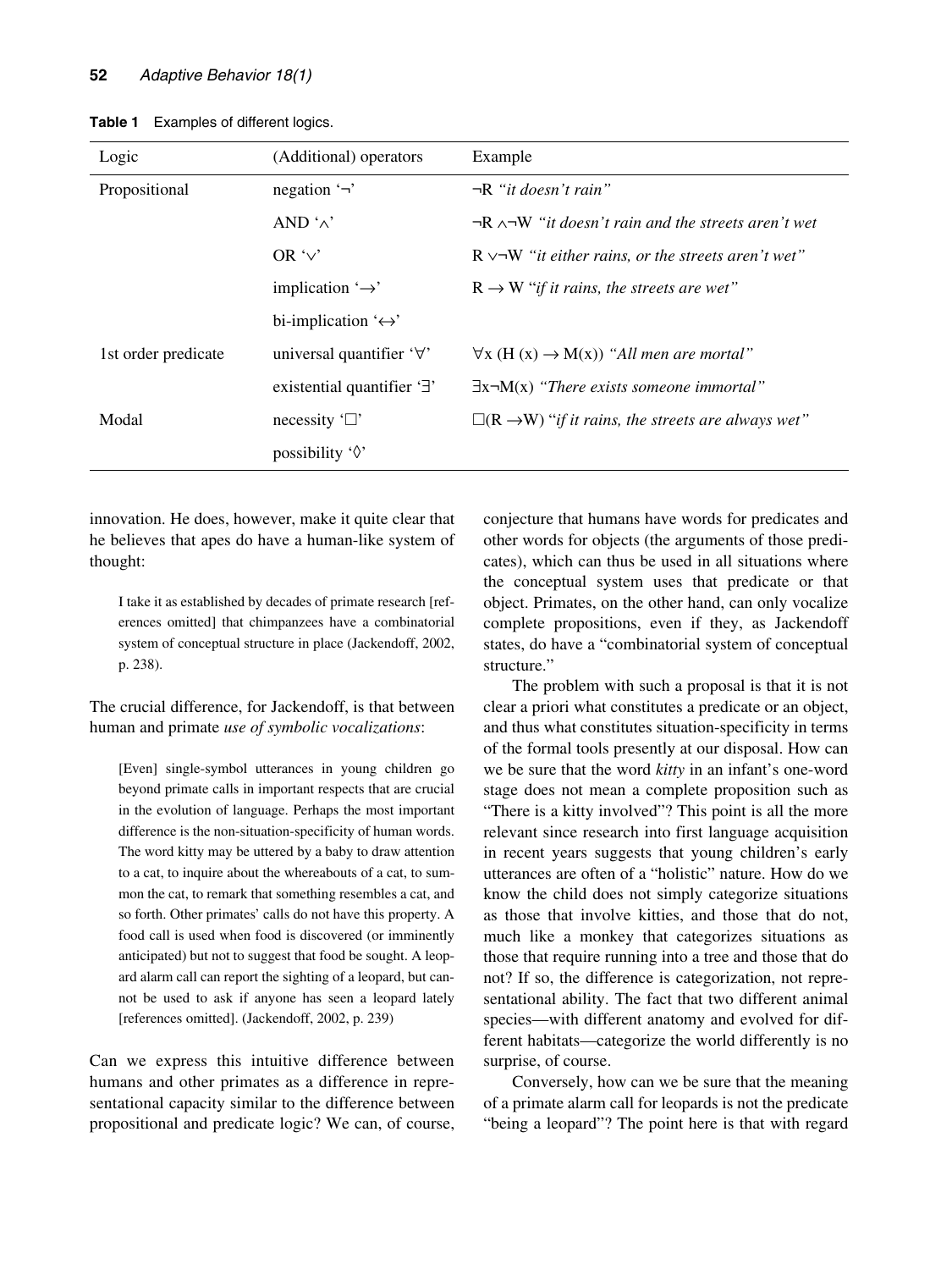to "meanings available for communication," the difference between propositional and predicate logic only shows itself through the rules of combination, that is, through the generalizations they allow. Of course, it is likely that there is something special about the way humans categorize their environment which was crucial for the evolution of language. But the tools of formal semantics do not appear to be useful for characterizing that difference. Put yet another way: it only makes sense to talk about conceptualizations of an agent (adult, child, or animal) in terms of a particular logic if there is behavioral evidence about the types of generalizations that agent makes, which correspond to generalizations that the particular logic allows. In the one-word stage no such evidence can exist, it seems, and the issue of the best logic becomes meaningless.

That leaves us with the conclusion that in terms of this formal system for characterizing conceptualizations, the use of symbols (Jackendoff's first innovation) cannot be recognized (or perhaps even exist) independently from the fourth innovation (concatenation of symbols). Perhaps the distinction between predicate and modal logic will prove more useful for characterizing the difference between human and nonhuman thought. A debate exists about whether, and if so to what extent, great apes have thoughts about the thoughts of others, that is, have a theory of mind (Heyes, 1998; Tomasello, 2008).<sup>1</sup> Such embedded conceptualizations cannot be modeled with predicate logic. An interesting question is whether the ability for embedded conceptualizations (*I think that she heard that he said …*) is a prerequisite for hierarchical phrase structure (Dunbar, 1998; Worden, 1998), and to what extent it is the other way around (de Villiers & de Villiers, 2003; Lohmann & Tomasello, 2003). In view of such recent debates, it may very well be that the evolution of this aspect of human thought and its relation to language is an important factor to take into account (cf., Hinzen & van Lambalgen, 2008; Verhagen, 2008). However, because it plays no role in Jackendoff's scenario, this issue will not be further elaborated in this article.

#### **4 Modeling Sound**

The mechanisms of sound production and perception in primate and human communication are fortunately more amenable to empirical observation, and there is therefore more of a consensus about the fundamental principles. Sounds are often analyzed by decomposing them into (infinitely) many sine waves of different frequencies, each with a particular amplitude and phase, such that when all these sine waves are added together the original signal is recovered. This is *Fourier analysis*; a graph showing, for a range of frequencies, the amplitude of the corresponding sine waves is called the frequency spectrum.

For both the production and the perception of sounds, the frequency spectrum has a natural interpretation. Sound production, both in humans (as worked out by Johannes Mueller in the 19th century; see Coren, Ward, & Enns, 1994) and many other mammals (Hauser & Fitch, 2003) can be seen as a twostage process with a vibration source and subsequent filtering (the source–filter model, Fant, 1960). The vibrations are produced by the air flow from the lungs passing the larynx. This sound then propagates through the throat, mouth, and nose (the vocal tract), where specific frequencies are reinforced through resonance.

The frequency spectrum also maps in an important way onto sound perception. When a sound wave reaches the ear, it sets in motion a cascade of vibrations of the eardrum, hammer, anvil and stirrup, oval window, and finally the endolymph fluid in the cochlea. These vibrations cause mechanical waves to travel through the cochlea's fluid. Because of the special shape of the cochlea, the traveling waves reach their maxima at different places along the cochlea's membrane (the "basilar membrane") for each different sound frequency (Coren, Ward, & Enns, 1994; von Bekesy, 1960). These differences in wave form are then translated into different neural activation patterns in the organ of Corti. In this way, the mammalian auditory system decomposes an incoming sound wave into its component frequencies, not unlike (although there are important differences) the Fourier analysis performed by phoneticians.

The frequency spectrum is thus a representation of speech sounds that is meaningful for analyzing both production and perception. However, the frequency spectrum representation abstracts out the time dimension. Temporal changes in the frequency distribution are crucial for encoding and decoding information into sound in both human and animal communication. On the articulatory side, changes in the frequency distribution correspond to movements of articulators in the vocal tract; such movements are crucial for producing consonants and diphthongs.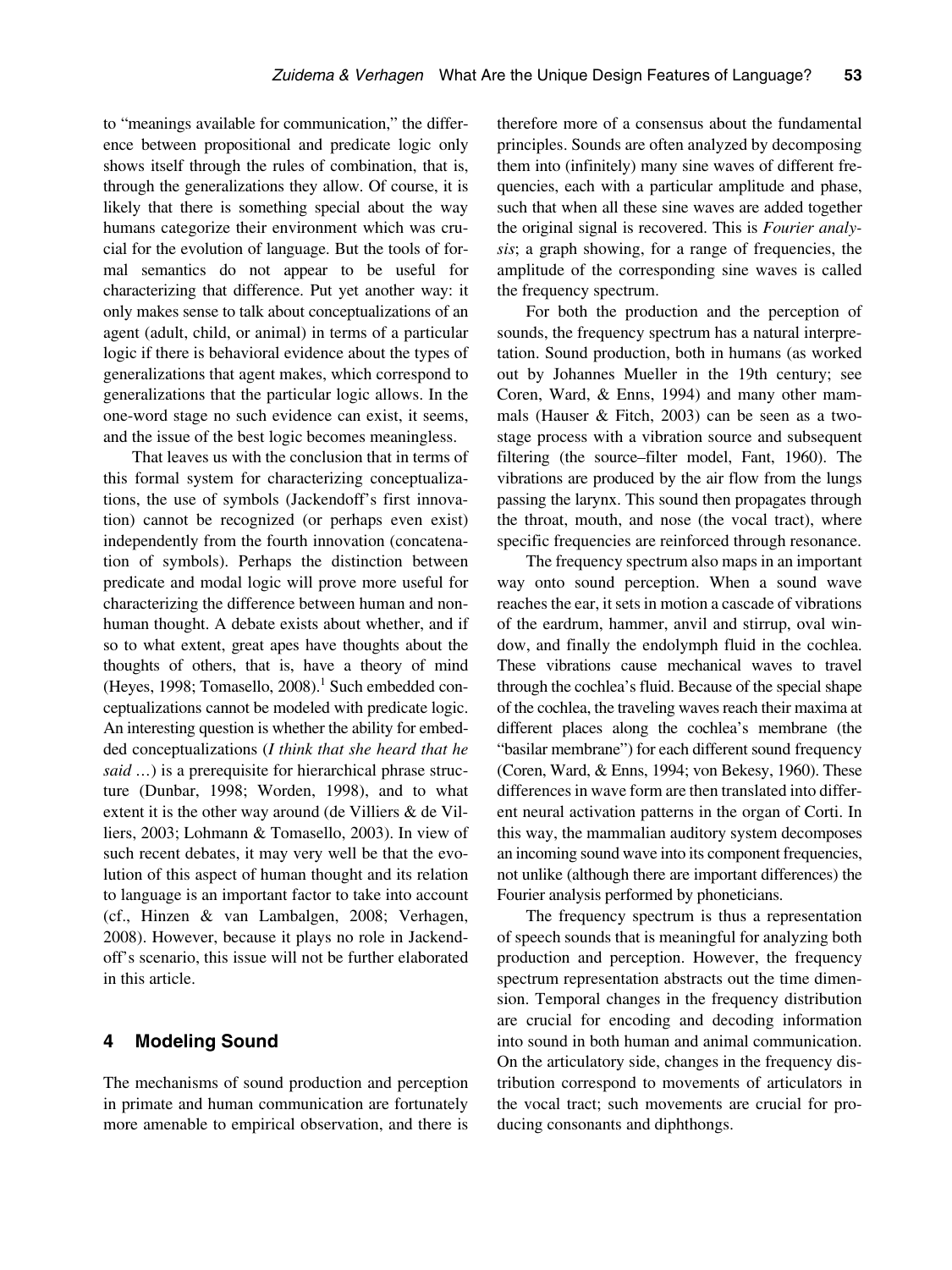From a comparative perspective, the basic principles of sound perception and production (at least at the level of physiology of articulators) appear to be very similar across humans and other mammals. In contradiction of the "speech is special" hypothesis (Liberman, Cooper, Shankweiler, & Studdert-Kennedy, 1967), recent evidence points to the conclusion that human speech perception is not fundamentally different from non-speech and nonhuman perception (Hauser, 2001; Hauser & Fitch, 2003). The fact that humans are extraordinarily good at perceiving speech sounds appears to be better explained by the observation that, unlike many animal communication systems, human language phonology is learnt and imitated (Nottebohm, 1976; Studdert-Kennedy, 1983); in the cultural transmission from one generation to the next, languages themselves have evolved to exploit the peaks in performance of the human auditory (and articulatory) systems (Zuidema,  $2005$ ).<sup>2</sup>

However, when analyzing the temporal structure of a repertoire of signals, a crucial difference between human and nonhuman primate communication is noted: human speech is combinatorial, that is, the basic meaningful units in human language (words, morphemes) can be analyzed as combinations of segments from a small set of basic speech sounds (which, by definition, are not meaningful themselves). Semantic vocal animal communication (in the sense of Seyfarth, Cheney, & Marler, 1980), in contrast, seems to be acoustically holistic; that is, the basic meaningful units (calls) cannot generally be decomposed in segments that are reused in other calls. There is some controversy about what the basic segments of human speech are (phonemes, syllables, or articulatory gestures), and there are many examples of combinatorial songs in primates, birds, and cetaceans (that are used as sexual display, or for identification; e.g., see Bradbury & Vehrencamp, 1998). To our knowledge, no quantitative comparison of the degree of reuse in human and nonhuman vocal communication systems exists. Nevertheless, the intuition that human language exploits this mechanism to an unparalleled degree is widely shared and uncontroversial. It is the third innovation in Jackendoff's list.

At this point it is important to make a distinction between "E-language," a collection of externally observable utterances and any regularities in it (which can be registered in a public grammar of the language), and "I-grammar," the system internal to a language user that underlies his competence to produce and interpret instances of the E-language.<sup>3</sup> Combinatoriality in the I-grammar can be characterized by defining the basic units and the rules of combination; combinatoriality in the E-language is easily characterized by specifying a combinatorial I-grammar that could underlie it. However, the fact that an outside observer can analyze a set of signals as combinatorial, does not necessarily imply that language users actually exploit that combinatorial potential. For example, a repertoire of sounds might superficially look combinatorial, but in fact not be *productively* combinatorial.

The same uncertainty holds, of course, for other subsystems of language, although it is not always widely recognized. Jackendoff (2002), like many other linguists, makes the same type of distinction between productive and semi-productive morphology, but he does not generalize this distinction to the other combinatorial systems in language, nor does he discuss its relevance for evolution. To a large extent the methodological part of controversies over the combinatorial nature of children's competence among investigators of language acquisition boils down to this issue: whereas some take an observable regularity in the linguistic output of a child as evidence for combinatoriality in its underlying I-grammar, others are only prepared to draw such a conclusion when the child is using a pattern productively itself (Tomasello, 2000).

Returning to the sound system of human language, if we accept that the syllable, and not the phoneme, is the unit of productive combination in human speech, then the I-grammar consists of a set of syllables and the rules of combining them. Phonemes, in such a view, are patterns in the E-language that look *as if* there is a combinatorial system underlying it; they are only superficially combinatorial. This distinction is relevant for the evolution of language, because a superficially combinatorial stage, as an effect of one or more other processes and constraints of production and perception, might precede and facilitate the evolution of *productive* combinatoriality in the I-grammar of individuals developing a representation of the Elanguage in their environment (see Zuidema & de Boer, 2009).

Thus, the evolutionary origins of combinatorial phonology are still a largely open question. A widely shared intuition is that the way to encode a maximum of information in a given time frame such that it can be reliably recovered under noisy conditions, is by means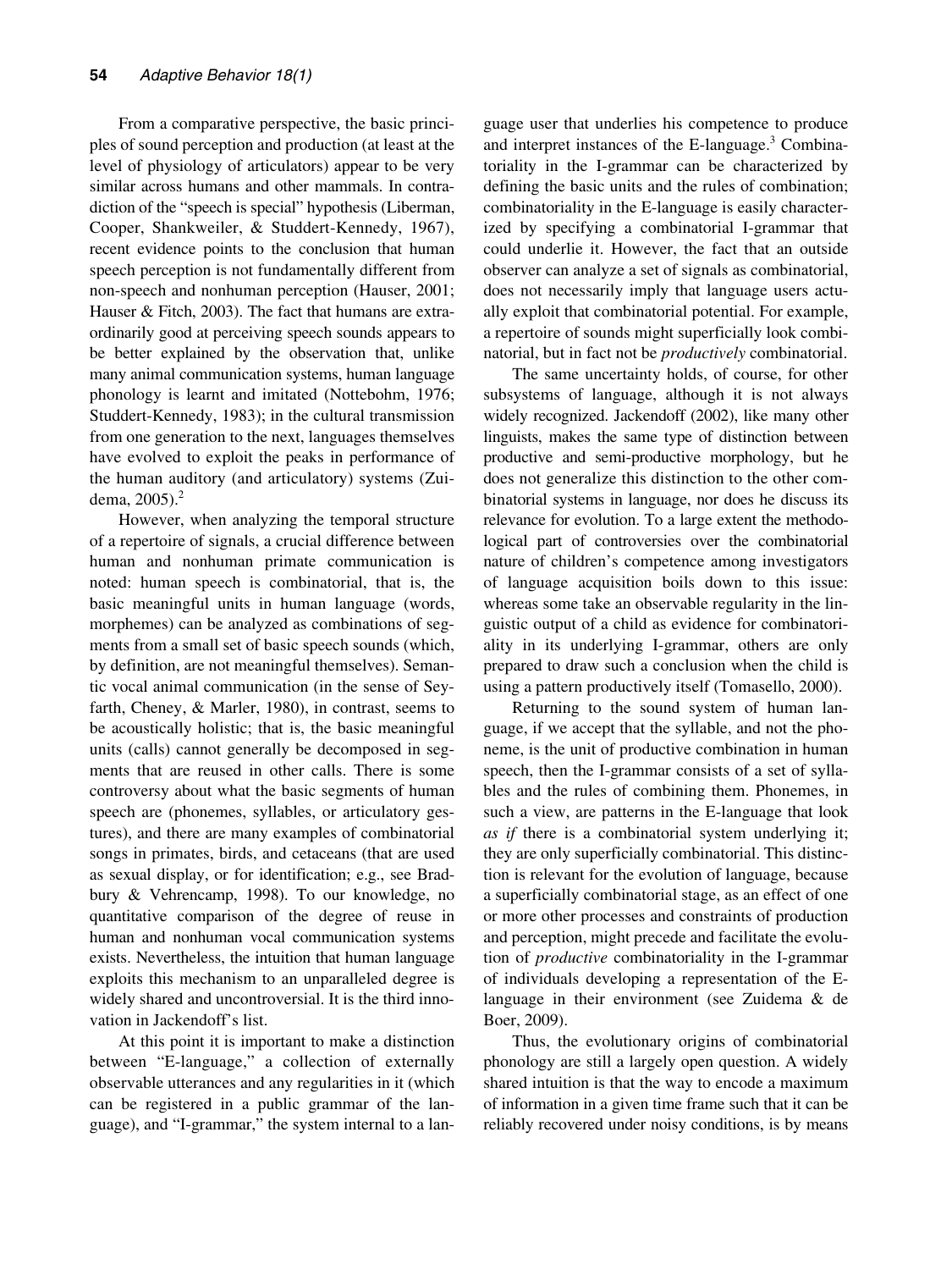of a digital code. Hence, phonemic coding could be the result of selection for perceptual distinctiveness. However, this argument has, to our knowledge, never been worked out decisively for human speech (see Zuidema & de Boer, 2009, for a critique of existing formal models, such as the one of Nowak & Krakauer, 1999, and for an alternative proposal).

Alternatively, combinatorial coding could be the result of articulatory constraints. Studdert-Kennedy (1998, 2000) has argued that the inherent difficulty of producing complex sounds like *through* makes the reuse of motor programs unavoidable. Hence, the combinatorial nature of speech follows from the difficulty of production and the large repertoire of words in human languages. Consistent with this view is Deacon's (2000) claim that humans have unique forebrain-based control over articulators that shows evidence of intense selection for precisely timed phonation. If these arguments are correct, Jackendoff's third innovation is characterized by radical changes in articulatory motor control. But notice that this innovation is still seen as being driven by the need for a large repertoire of perceptually distinct signals, albeit under stringent articulatory constraints. It therefore seems safe to conclude that this pressure has at least been an important factor in the evolution of combinatorial phonology.

# **5 Modeling Simple Sound—Meaning Mappings**

The other transitions in Jackendoff's scenario (numbers 2 and 4–10) all concern the way messages are mapped onto signals. Most existing formalisms in linguistics already assume the innovations that Jackendoff proposes: word order, compositionality, phrase structure, grammatical categories. They are therefore not of much use in characterizing the early transitions. Here we will first develop a simple formalism that describes meaning to form mappings without any assumptions about learning or combination; from that basis we will try to characterize the innovations proposed.

Given a set of relevant messages to express and a set of distinctive signals (i.e., sounds, or "forms") that can be produced and perceived, we can describe a communication system as a (probabilistic) mapping from messages to signals (in production), and from signals to messages (in interpretation). These mappings can be represented with matrices. Hence, we have a production matrix **S** and an interpretation matrix **R**. **S** gives for every message *m* and every signal *f*, the probability that the individual chooses *f* to convey *m*. Conversely, **R** gives for every signal *f* and message *m*, the probability that *f* will be interpreted as *m*. If there are M different messages and F different signals, then **S** is an  $M \times F$  matrix, and **R** an  $F \times M$  matrix. Variants of this notation are used by Hurford (1989), Oliphant & Batali (1996), and other researchers.

Many different **S** and **R** matrices are possible. How can we measure the quality of specific combinations? Or, in biological terms, how can we calculate the payoff (a fitness contribution) of specific **S** and **R** matrices? An important component of such a payoff function is whether speakers and hearers agree on which signals are systematically associated with which (recurrent features of) messages. However, in many cases the similarities between signals also need to be taken into account (because more similar signals are more easily confused), as well as the similarities between messages (because slightly wrong interpretations are often better than totally wrong ones).

The consequences of such similarities can be modeled with a confusion matrix  $U$  (of dimension  $F \times$ F), which gives for each possible signal the probability that it is perceived correctly or as any of the other signals, and with a value matrix  $V$  (of dimension  $M \times$ M), which gives for every intended message the payoff of each of the possible interpretations. Typically, **U** and **V** will have relatively high values on the diagonal (the correct signals and interpretations).

Together, these four matrices can describe the most important aspects of a communication system: which signals are used for which messages by hearers and by speakers, how likely it is that signals get confused in the transmission, and what the consequences of a particular successful or unsuccessful interpretation are. This notation is a generalization of the notation in Nowak and Krakauer (1999), and was introduced in Zuidema and Westermann (2003).

A hypothetical example, loosely based on the celebrated study of vervet monkey alarm calls (Seyfarth et al., 1980; Seyfarth & Cheney, 1997), will make the use of this formalism clear.<sup>4</sup> Imagine an alarm call system of a monkey species for three different types of predators: from the air (eagles), from the ground (leopards) and from the trees (snakes). Imagine further that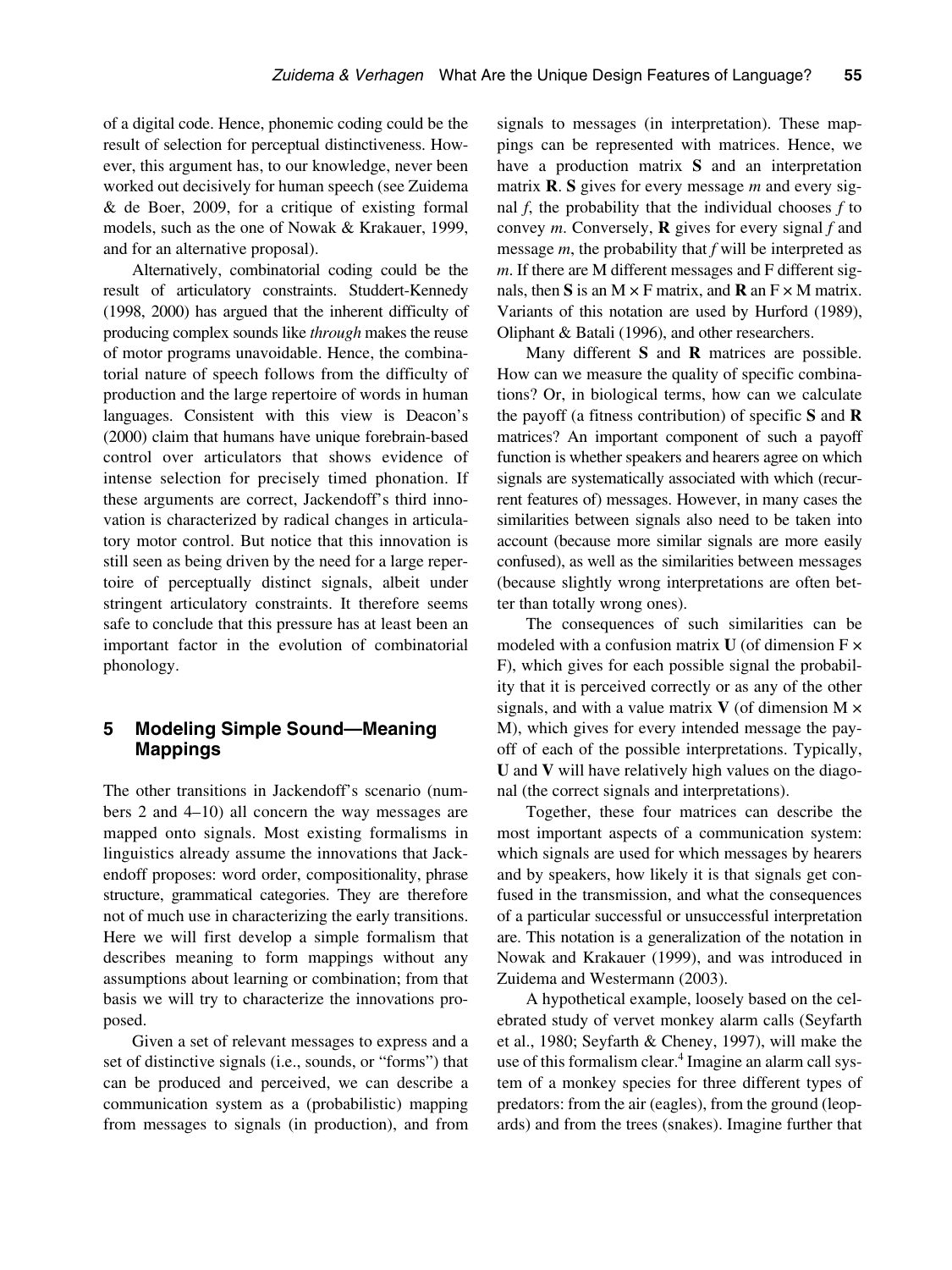|       | received signal          |               |     |                      |     |      |       |            |       |                 |         |
|-------|--------------------------|---------------|-----|----------------------|-----|------|-------|------------|-------|-----------------|---------|
|       | sent signal $\downarrow$ | 16kHz         |     | $8kHz$ $4kHz$ $2kHz$ |     | 1kHz |       |            |       | interpretations |         |
|       | 16kHz                    | 0.7           | 0.2 | 0.1                  | 0.0 | 0.0  |       | intentions | eagle | snake           | leopard |
| $U =$ | 8kHz                     | 0.2           | 0.6 | 0.2                  | 0.0 | 0.0  | $V =$ | eagle      | 0.9   | 0.2             | 0.1     |
|       | 4kHz                     | $0.0^{\circ}$ | 0.2 | 0.6                  | 0.2 | 0.0  |       | snake      | 0.5   | 0.9             | 0.5     |
|       | 2kHz                     | 0.0           | 0.0 | 0.2                  | 0.6 | 0.2  |       | leopard    | 0.1   | 0.2             | 0.9     |
|       | 1kHz                     | 0.0           | 0.0 | 0.1                  | 0.2 | 0.7  |       |            |       |                 |         |

**Figure 1** Confusion and value matrices for the monkeys in the example, describing the noise in signaling and the value of intention–interpretation pairs in their environment.

the monkeys are capable of producing a number of different signals (say 5) that range on one axis (e.g., pitch, from high to low) and that these are more easily confused if they are closer together. Thus, the confusion matrix **U** might look like the left matrix in Figure 1.

Further, although it is obviously best to interpret a signal correctly, if one makes a mistake, typically not every mistake is equally bad. For example, if a leopard alarm is given, the leopard response (run into a tree) is best, but a snake response (search surrounding area) is better than an eagle response (run into a bush, where leopards typically hide; Seyfarth & Cheney, 1997). Thus the value matrix **V** might look somewhat like the right matrix in Figure 1.

Now, assume a speaker *i* with her  $S^i$  as the left matrix in Figure 2, and a hearer *j* with his *R<sup>j</sup>* as the right matrix in that figure. What will happen in the communication between *i* and *j*? One possibility is that (a) the speaker sees an eagle, (b) she sends out the 16 kHz signal, (c) the hearer indeed perceives this as a 16 kHz signal, and (d) he correctly interprets this signal as "eagle." Given that the observation is an eagle, the contribution to the expected payoff is the probability that the remaining steps happen (that is, the product of the conditional probabilities of individual events) times the reward in such a situation (the "value" from matrix **V**):

 $P_s(16 \text{ kHz sent} | observation =$ eagle)

 $\times$  P<sub>U</sub>(16 kHz perceived | 16 kHz sent)

 $\times P_{R}$ (eagle interpreted | 16 kHz perceived)

 $\mathbf{r}$ 

× V(eagle interpreted, eagle observed)

 $= 1 \times 1 \times .71 \times .9 = 0.63$ .

|       |                        |                |     |     |               |                 |       |       |         | interpretation |     |
|-------|------------------------|----------------|-----|-----|---------------|-----------------|-------|-------|---------|----------------|-----|
|       | sent signal            |                |     |     |               | received signal | eagle | snake | leopard |                |     |
|       | intention $\downarrow$ | $16kHz$ $8kHz$ |     |     | $4kHz$ $2kHz$ | 1kHz            |       | 16kHz | 1.0     | 0.0            | 0.0 |
| $S =$ | eagle                  | 1.0            | 0.0 | 0.0 | 0.0           | 0.0             | $R =$ | 8kHz  | $1.0\,$ | 0.0            | 0.0 |
|       | subset                 | 0.0            | 0.0 | 1.0 | 0.0           | 0.0             |       | 4kHz  | 0.0     | 1.0            | 0.0 |
|       | leopard                | 0.0            | 0.0 | 0.0 | 0.0           | 1.0             |       | 2kHz  | 0.0     | 0.0            | 1.0 |
|       |                        |                |     |     |               |                 |       | 1kHz  | 0.0     | 0.0            | 1.0 |

**Figure 2** Production and interpretation matrices for the monkeys in the example, describing which signals they use for which messages.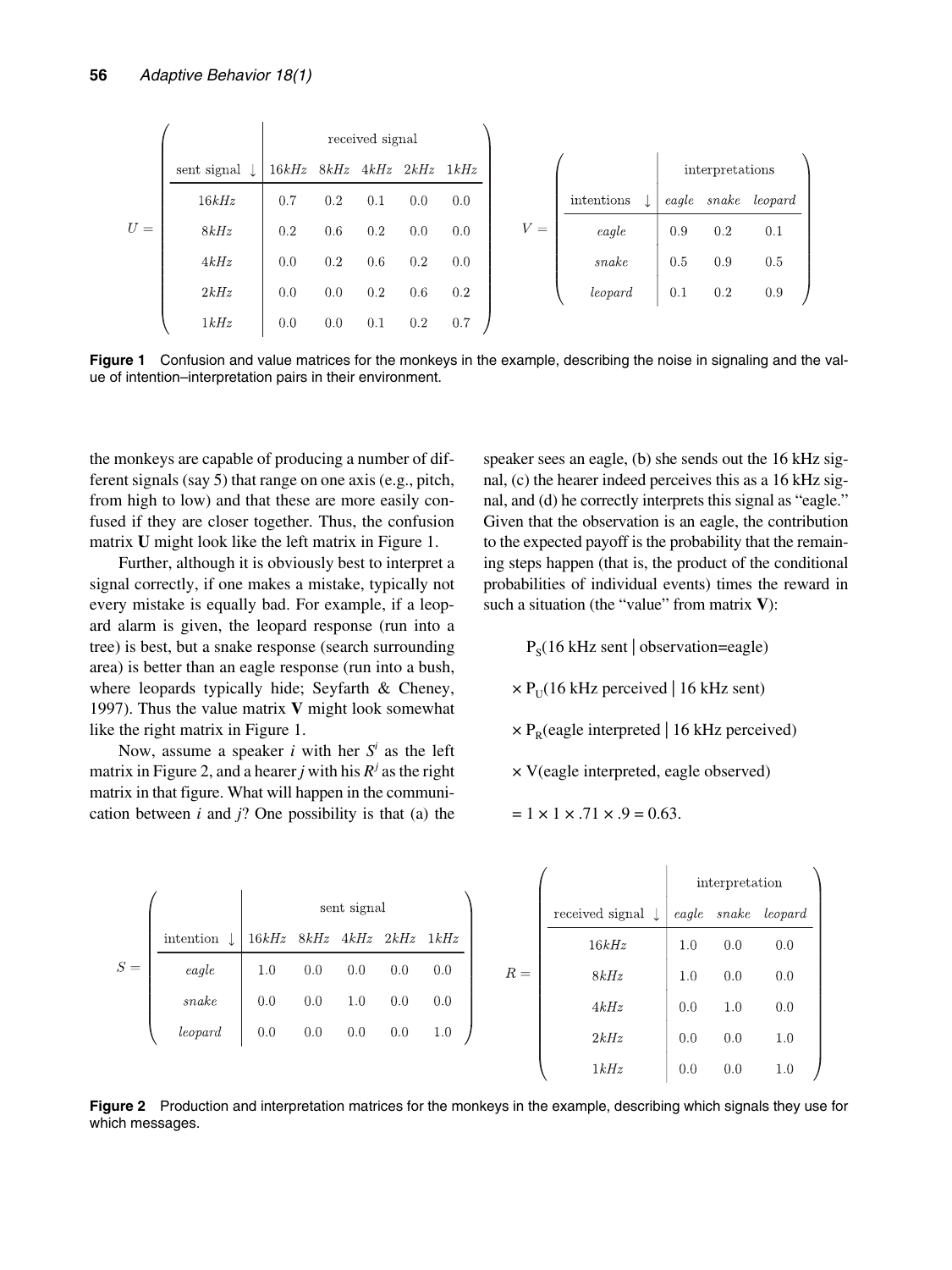Another possibility, with probability 0.2, is that the hearer misperceives the signal as an 8 kHz signal, but with probability 1 still interprets it correctly. We can thus work out all possible scenarios and find that the expected payoff  $w_{ii}$  of the interaction between *i* and *j*, given the constraints on communications as in **U** and **V** in Figure 1, is:

$$
w_{ij} = .7.9 + .2.9 + .1.2 + .2.5 + .6.9
$$
  
+ .2.5 + .1.2 + .2.9 + .7.9 = 2.4.

More generally, such a calculation can be expressed by one simple expression for the expected payoff  $w_{ii}$ of communication between a speaker *i* with production matrix  $S<sup>i</sup>$  and a hearer *j* with interpretation matrix *Rj* (Zuidema & Westermann, 2003):

$$
w_{ij} = \mathbf{V} \bullet (\mathbf{S}^i \times (\mathbf{U} \times \mathbf{R}^j)).
$$

In this formula, "×" represents the usual matrix multiplication and "•" represents dot-multiplication (the sum of all multiplications of corresponding elements in both matrices; the result of dot-multiplication is not a matrix, but a scalar). In this simple example, the matrices **U** and **V** are very small, and reflect only a 1 dimensional topology in both signal and conceptual space. The matrices **S** and **R** are set by hand to arbitrarily chosen values.

Note that the **S** and **R** matrix describe the production and interpretation behavior of an individual (the E-language it has access to), but they do not necessarily model the mechanism that the individual uses to map messages onto signals and vice versa (its I-grammar). In the present approach, the values can even be chosen in such a way that an individual's **S** matrix is incompatible with her own **R** matrix, that is, that she cannot understand her own utterances. It is more realistic, perhaps, to assume an underlying lexicon of (bidirectional) associations between meanings and signals (Komarova & Niyogi, 2004; Steels, 1995). Such associations can be modeled with an association matrix **A**. **S** and **R** are then functions of **A** such that, for instance, an element in **S** is 1 if the corresponding element in **A** is the highest in its row, and 0 otherwise. Similarly, an element in **R** can be set to 1 only if the corresponding element in **A** is the highest in its column.

Jackendoff's second innovation—an open, unlimited class of symbols—can now be viewed as the evolution of a learning procedure to set the values of the elements in **S** and **R** or in **A**. Assume that the set of possible relevant messages and the set of possible signals are determined by an individual's habitat and anatomy and can be defined a priori. An innate, closed call system then corresponds to settings of the elements of the matrices that are not dependent on input and show no variation; conversely, a learnt, open call system corresponds to settings that do depend on environmental input and that vary with varying inputs. Human language clearly is an open system, where the meanings of words are not naturally given, but rather emerge as conventions in a population of language users (Gamut, 1991; Keller, 1998; Lewis, 1969). Conventions are "negotiated" in a population, as is studied in models by Hurford (1989) and others. The main results from these studies is that (a) a stable communication system can emerge in a population where everybody learns from everybody else, without a need for central control (Steels, 1995); (b) the best "response language" is not necessarily the same as the current language in the population (Hurford, 1989; Komarova & Niyogi, 2004); and (c) Saussurean learners (where **S** matrices are modeled after **R** matrices) and synonymy and homonymy avoiders outcompete other learning strategies (Hurford, 1989; Oliphant & Batali, 1996; Smith, 2004).

These studies are interesting, but do not really address Jackendoff's transition from a closed, innate vocabulary to an open, learnt vocabulary. The selective advantages of such a transition—to what biologists call "phenotypic plasticity"—depend on the constraints on the innate system, the properties of the environment and the accuracy of the learning mechanism. If a learnt vocabulary can contain more signals than an innate vocabulary—as Jackendoff asserts—that must be because of biological constraints preventing the innate system being as large. Moreover, a learnt vocabulary can be easily extended to include a word for a new concept, but whether or not this confers an advantage depends on how often such new relevant concepts appear. These are interesting issues, but it is difficult to tell what reasonable assumptions are. Oliphant (1999) argues quite convincingly that it is unlikely that computational demands of learning have been the limiting factor in this transition; rather, he argues, the difficulty of identifying what meaning a signal is meant to convey explains why learnt communication systems are so rare in nature.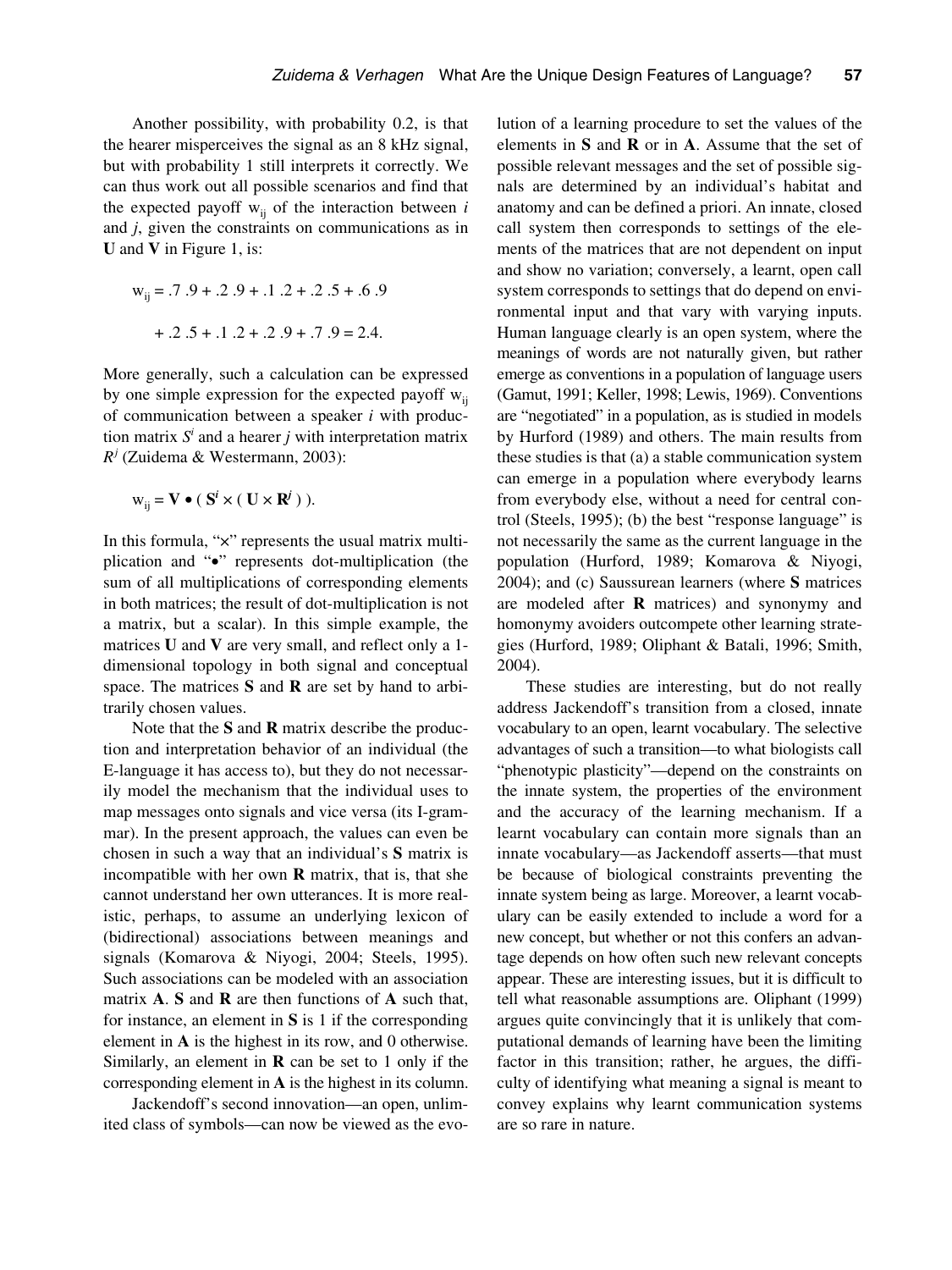In conclusion, we agree with Jackendoff (2002), Oliphant (1999), and many others that the emergence of an open class of symbols is an important transition in the evolution of language. Moreover, we believe it can be modeled formally using the matrix notation introduced above. Many models that use such a formulation in one form or another have already been studied, showing that specific settings of such models have specific consequences for the evolution of combinatoriality, both in phonology and in semantics (cf., Zuidema, 2005).

# **6 Modeling Compositionality**

The matrices discussed above can describe, for each particular meaning, which signals are associated with it or vice versa. However, they cannot make explicit any regularity in the mapping from meanings to signals. In both nonhuman and human communication such systematic relations between meanings and signals exist. For instance, in most species high pitch sounds are associated with danger and low pitch sounds with aggression. In vervet monkey calls, there are clear similarities between the various calls used in social interactions, which are all very different from the alarm calls (Seyfarth & Cheney, 1997). In human language, on the level of words, there is some evidence—albeit controversial—that similar words tend to refer to similar objects, actions, or situations, and that humans generalize such patterns to nonsense words (Hinton, Nichols, & Ohala, 1995). For the level of morphosyntax it is in fact uncontroversial that similar phrases and similar sentences generally mean similar things,<sup>5</sup> that is, the mapping from messages to signals is compositional.

In Section 4, we introduced the distinction between E-language, the collection of externally observable utterances, and I-grammar, the individual linguistic system internal to a language user. We observed that an E-language may exhibit regularities that need not be determined by (productive) rules of an I-grammar (the fact that an outside observer can analyze a set of signals as combinatorial, does not necessarily imply that language users actually exploit that combinatorial potential). An important reason why this distinction is relevant in the context of evolution is that a superficially combinatorial stage of E-language may precede and facilitate the evolution of *productive* combinatoriality in the I-grammars of individuals. Obviously, this possibility is not only relevant in the domain of combinatorial phonology, but also in the present domain of semantic compositionality.

This should be kept in mind when we proceed to sketch a formalism for modeling compositionality. What this will amount to is essentially a way to characterize regularities that can be observed in an E-language. If this can be done, then the question of whether and how this may have led to the evolution of productive compositionality in the I-grammars of language users can at least be addressed.

We can describe the systematicities in the meaning–signal mappings as the preservation of topology between meaning space and signal space, that is, meanings that are close are expressed with signals that are close. In the **S**, **R**, and **A** matrices, such "topology preservation" might be noticeable as a nonrandom pattern if both the meaning and signals axes are ordered. We can be more precise, however, by systematically comparing each pair of associations. Brighton (2002) proposes using the correlation ("Pearson's r") between the distance between each pair of meanings and the distance between the corresponding signals:

 $r =$  correlation( $D(m, m')$ ,  $D(S[m], S[m'])$ ), calculated over all *m*,  $m' \neq m \in M$ ,

where  $S[m]$  gives the most likely signal used to express *m* according to S, D(*m, m*′) gives the distance between two meanings *m* and  $m'$ , and  $D(f, f')$  between two signals *f* and *f'*. Although only a correlate of compositionality, such a measure can reveal a tendency for related meanings to be expressed with related signals. Hence, expressed in this formalism, Jackendoff's fourth and fifth innovation (concatenation and compositionality) correspond to high values of r in this equation.

We can go further, however, and explicitly model the way in which combinations of signs form more complex signs. The common way to deal formally with the meanings of combinations of lexical entries, is Church's lambda calculus (see e.g., Gamut, 1991, for a discussion). Semantic descriptions, such as discussed in Section 3, should be extended with the possibility to include lambda  $(\lambda)$  terms. Lambda terms can be seen as listing the variables that still need to be substituted; they disappear when a complete semantic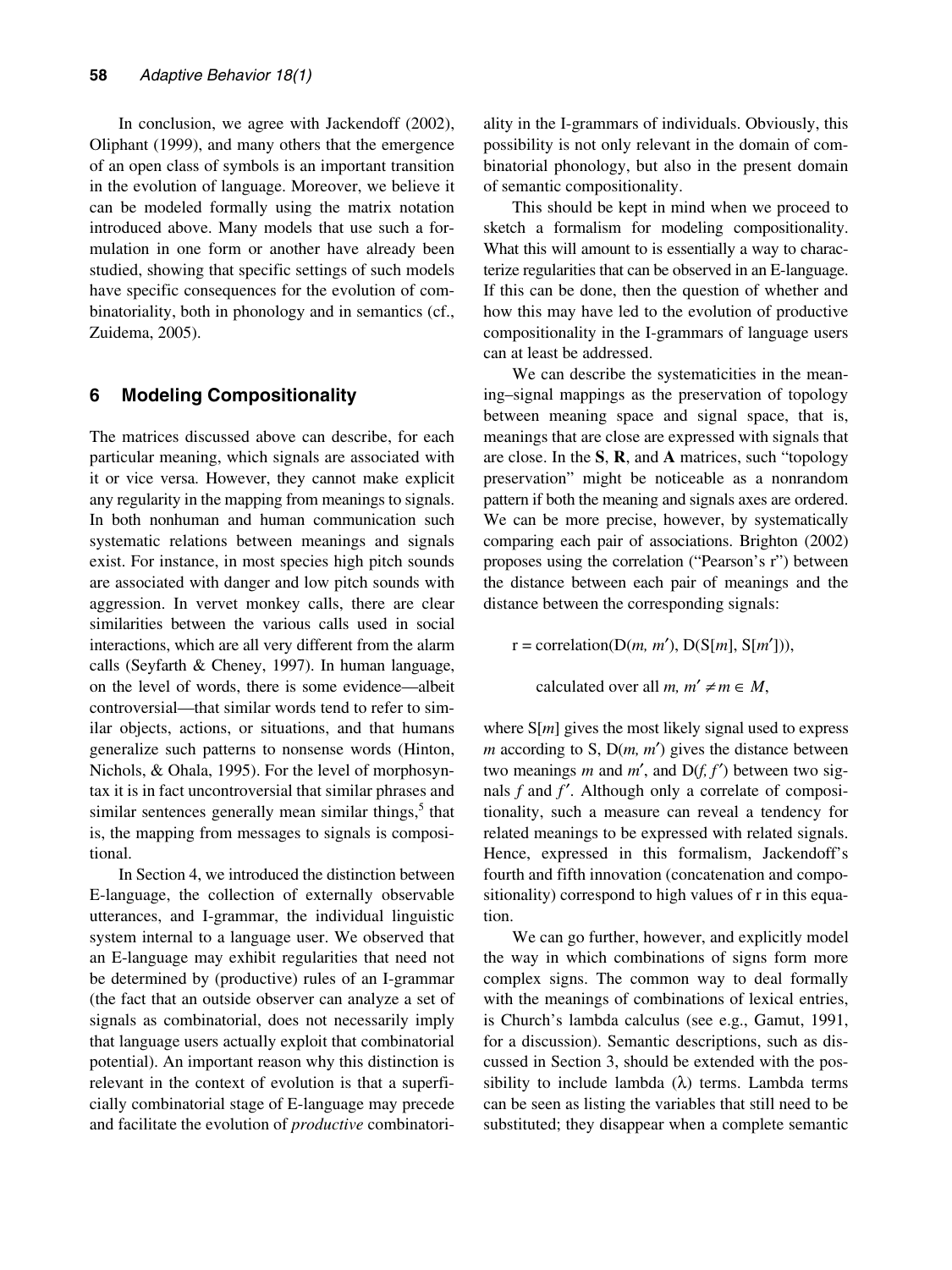description is reached. Formally, a lambda term in front of an expression turns that expression into a function that maps an argument onto a new expression where that argument has found its proper place. For instance, we can model the semantics of the verb walks as  $\lambda x$  W(x) and apply it to an argument j (for *John*) to yield W(j) (for *John walks*).

The lambda calculus gives a mechanical procedure to derive the semantic expression that results from applying a function to an argument. A word (or phrase) corresponding to the function is said to dominate a word corresponding to the argument. Hence, if we model the compositional semantics of *John walks* with a function  $\lambda x$  W(x) and an argument j, then we have assumed that *walks* dominates *John*.

In modern languages, this dominance structure is, to a large extent, determined by principles of word order and morphological marking. Thus, if we model the meaning of the transitive verb *hates* in *George hates broccoli* as  $\lambda y \lambda x H(x,y)$  (i.e., as a function with two arguments), the principles of word order need to guarantee that *hates* dominates *broccoli*, and *hates broccoli* dominates *George*. In the fourth and fifth stage of Jackendoff's scenario there is no phrase structure or morphological marking, so the dominance structure is largely underdetermined. The word order principles of "agent first," "focus last," and "grouping" that Jackendoff proposes, constrain the structural ambiguity that arises from this underdeterminacy.

In conclusion, correlation r gives us a provisional measure of compositionality in the E-language. Moreover, we can characterize compositionality in the Igrammar by identifying the units and rules of combination. Zuidema (2003) studies the transition to compositional semantics using the former, and argues that the compositionality in I-grammars can more easily evolve if some form of compositionality in the E-language has already been established for other reasons.

# **7 Modeling Hierarchical Phrase Structure**

One of the defining characteristics of human language is that sentences exhibit phrase structure, and the ability to represent phrase structure has, since Chomsky (1957), been the one of the most important criteria in judging the adequacy of linguistic formalisms. Theories that do not precisely adhere to Chomsky's specific view of phrase structure or even regard it as derivative (including, for example, Langacker, 1997), still all recognize the hierarchical character of structure in one way or another (with phrases consisting of identifiable smaller parts, and also a possible part of larger phrases). Rewriting grammars, such as proposed by Chomsky, remain the archetype formalism for describing syntax. We will first introduce this formalism in some detail, then define phrase structure in terms of it, and then evaluate its usefulness for characterizing the transition to hierarchical grammatical structure in the evolution of language.

Rewriting grammars are specified by four sets of elements: the terminal symbols, the nonterminal symbols, the production rules, and the start symbols. Terminal symbols  $(V_t)$  are in a sense the atoms of a language; they do not exhibit further syntactic structure (e.g., the words or morphemes of a language, but possibly also complete idioms or frozen expressions). Nonterminal symbols  $(V_{nt})$  are variables that stand for more categories that define the constituents of a sentence; they can correspond to anything from the syntactic category of a word (or morpheme) such as *N*(*oun*) of *V*(*erb*), a phrasal category such as *PP* ("Prepositional Phrase"), to a whole sentence (S). Production rules (R) specify which nonterminal symbols can be replaced by which terminal or nonterminal symbols in the process of deriving a sentence, starting with a start symbol (S). If the production rules are of the form  $A \rightarrow w$  where the left-hand side is a nonterminal symbol  $(V_{nt})$ , and the right-hand side is any (non-null) string of terminals and nonterminals, the grammar is said to be context free (because the context in which A occurs is not relevant for the applicability of the rule). Figure 3 gives an example context-free rewriting grammar for a fragment of English.

Chomsky (1957) showed that more restricted versions of this formalism such as finite-state grammars or their probabilistic version, Markov processes, are unable to describe the long-range dependencies that are observable in natural languages. He further argued (for the wrong reasons, it emerged later, cf., Pullum & Gazdar, 1982) that even context-free grammars are not powerful enough to model certain phenomena in language, for which he proposed using *transformations.* Through this analysis, Chomsky discovered a fundamental hierarchy of formal grammars that is now termed the Chomsky hierarchy (see Table 2). This prompted a long debate on where to locate human lan-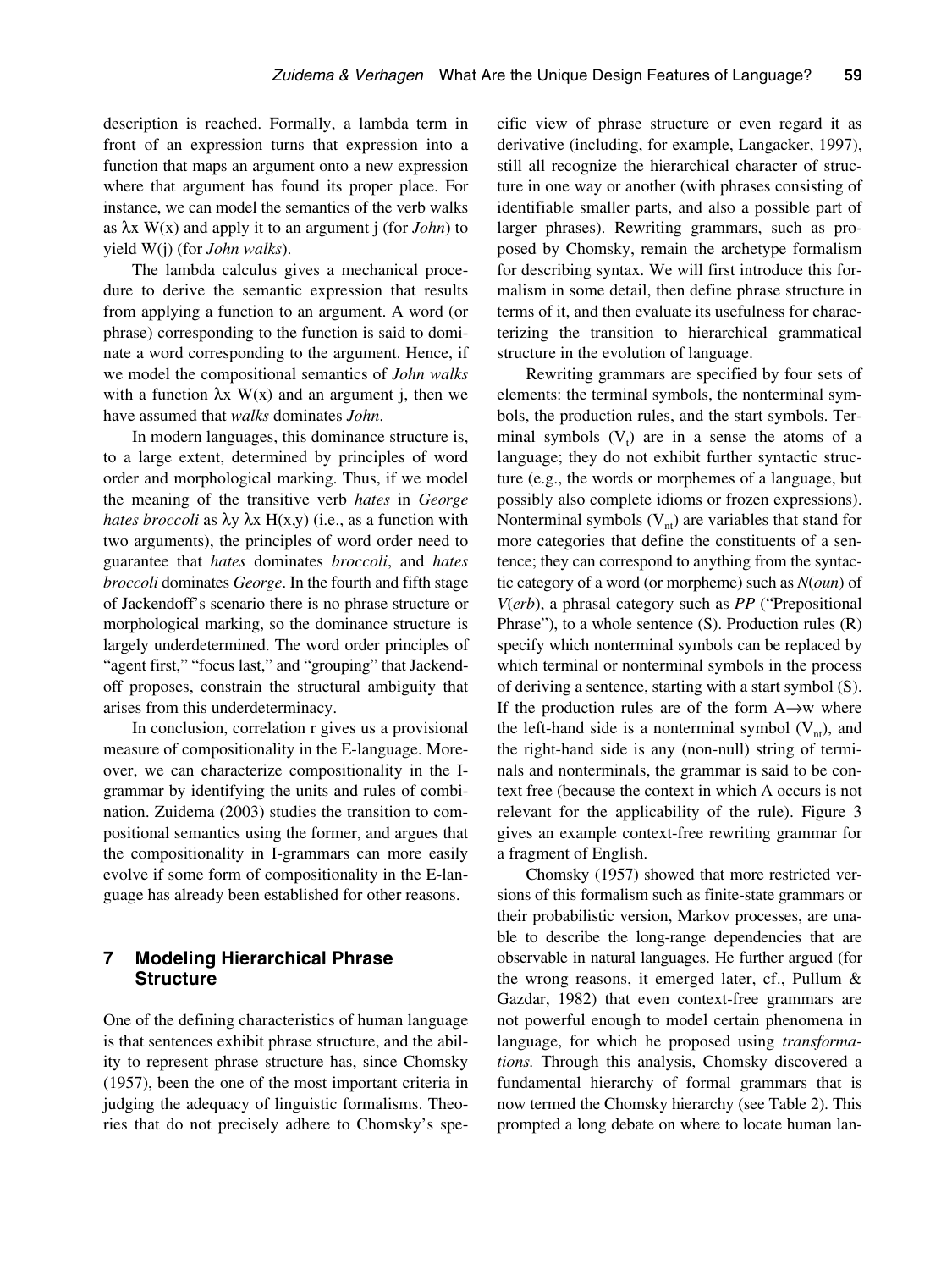

**Figure 3** (a) An example context-free grammar for a fragment of English, with a terminal alphabet V<sub>t</sub> = {the, a, dog, chases, admires, that} and a nonterminal alphabet  $V_{nt} = \{S, NP, VP, Art, N, V\}$ . Production of a sentence ("derivation") always starts with the symbol S and proceeds by replacing symbols matching the left-hand side of some rule with the string at the right-hand side of that rule. "Parsing" means searching the sequence of rewriting steps that would produce the sentence with a given grammar. Rules 1–4 are "combinatorial," rule 5 is "recursive." The grammar can generate infinitely many sentences such as "the cat chases the dog" or "a dog admires a cat that chases a dog that admires a cat," and so forth. Rules 6–8 constitute what is traditionally described as the lexicon, and can be represented in the same formalism. Rules 9 and 10 illustrate a "lexical," noncombinatorial and much less efficient strategy for generating sentences. Context-free grammars are considered to be not quite sufficiently powerful to describe natural languages. The formalism can be extended in several ways. For instance, it can be extended to attribute in a systematic way meanings to words and sentences; the resulting system is "compositional." (b) A parse tree that can be generated by the given context-free grammar.

#### **Table 2** Rewrite grammars.

Definition (Chomsky hierarchy) A grammar  $G = \langle P, S, V_{n}, V_{te} \rangle$  is classified according to the following restrictions on the form of rewriting rules of P:

- A grammar is of type 3 (the "right-linear" or "regular grammars") if every rule is of the form  $A \rightarrow b C$  or  $A \rightarrow b$ , where  $A, C \in V_{nt}$ , and  $b \in V_{te}^*$  or  $b = \lambda$  (the "empty" character).
- A grammar is of type 2 (the "context-free grammars") if every rule is of the form A  $\rightarrow$  w, where A  $\in V_{nt}$ , and  $w \in (V_{nt} V_{te})^*$ .
- A grammar is of type 1 (the "context-sensitive grammars") if every rule is of the form vAw  $\rightarrow$  vzw, where z is any combination of terminal or nonterminal symbols:  $z \in (V_{nt} V_{te})^*$  and  $z \neq \lambda$ . In addition, a single rule  $S \rightarrow \lambda$  is allowed if S does not appear at any right-hand side of the rules.
- Any rewriting grammar, without restrictions, is of type 0.

This classification constitutes a strict hierarchy of languages. Hence, if  $L_i$  is the set of all languages of type i, then the following is true:  $L_3 \subset L_2 \subset L_1 \subset L_0$ .

guage on the hierarchy. Already in the 1960s it was realized that the original transformational grammars were too powerful, because they made necessary a long list of rather ad hoc constraints and exceptions to exclude obviously ungrammatical sentences.

There seems to be a reasonable consensus now that the necessary level of generative power is slightly more than context free, a level now termed "mildly context sensitive" (Joshi, Vijay-Shanker, & Weir, 1991). The additional power over context-free grammars is needed for constructions such as the crossed dependencies in the Dutch example (1) below. Examples (2) and (3) show the translation in English and German. Different fonts are used to show the different types of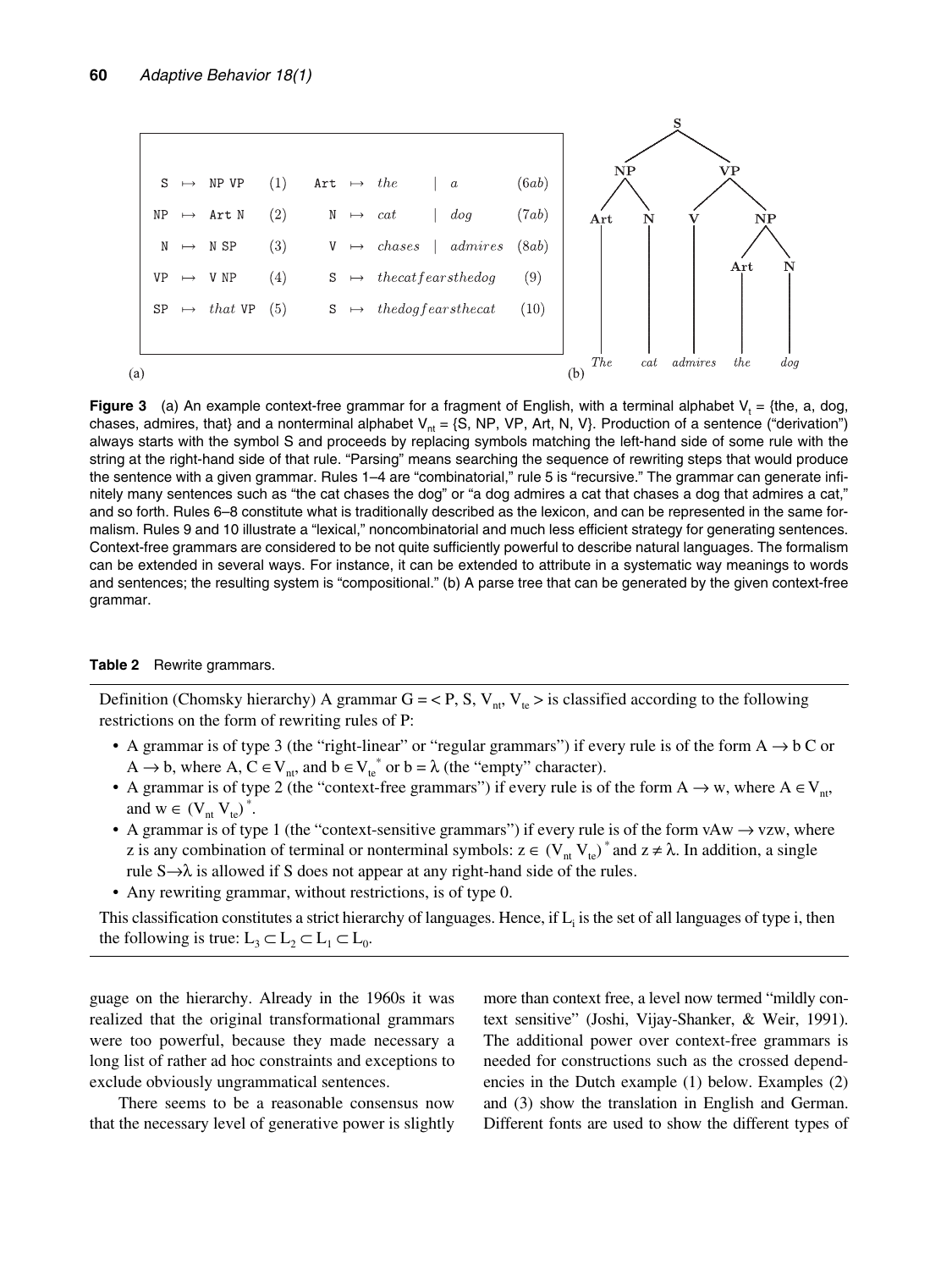dependencies: crossing dependencies in Dutch, local dependencies in English, center-embedding in German.

- 1. Gilligan beweert dat **Kelly** *Campbell* Blair het publiek **zag** *helpen* bedriegen.
- 2. Gilligan claims that **Kelly saw** *Campbell help* Blair deceive the public.
- 3. Gilligan behaupte dass **Kelly** *Campbell* Blair das Publikum belügen *helfen* **sah**.

From an empirical perspective, it should perhaps be noted that such phenomena are relatively rare. There are many languages that do not at all exhibit crossing dependencies of this kind (which are beyond the scope of context-free grammars), and even in a language like Dutch that does seem to exemplify them, the phenomenon is actually rare, both in terms of the number of rules in the grammar (this type of embedding of nonfinite verbs is the only one), as in terms of its occurrence in actual language use—to the extent that many native speakers find examples such as (1) unacceptable.

However, there are more principled reasons to raise doubts about the relevance of the boundary between context-free and context-sensitive grammars for understanding the evolution of human language. Given a formal definition of complexity in terms of the Chomsky hierarchy, and a consensus about where modern human language should be situated, it is perhaps natural to try to describe the evolution of language as a climb of that hierarchy. In such a scenario, selection for increased computational power one by one removed the computational constraints for dealing with the full complexity of modern language. An explicit example of such a scenario is Hashimoto and Ikegami (1996), but it is implicit in many other accounts (e.g., Fitch & Hauser, 2004). However, there are a number of problems with such attempts.

First, we have to be very careful with what we mean by phrases such as "at least context-free power," "human language syntax is mildly context sensitive," or "where human language is situated on the Chomsky hierarchy." The classes of formal languages on the Chomsky hierarchy are subsets of each other. Chomsky's (1957) analysis that finite state grammars are insufficient, and subsequent analysis that context-free grammars are also insufficient, suggests that natural languages are in that subset of the context-sensitive languages that cannot be modeled with a finite-state grammar or context-free grammars (that is, in the complement of the context-free languages within the set of context-sensitive languages). Most context-sensitive languages, however, such as the standard example a<sup>n</sup>b<sup>n</sup>c<sup>n</sup> (a language consisting of strings like aabbcc and aaaabbbbcccc, i.e., strings with an arbitrary but equal number of a's, b's, and c's) have very little in common with natural languages; natural languages are thus constrained in many ways (e.g., semantics, learnability) that have nothing to do with the Chomsky hierarchy.

Second, it would be wrong to assume that complexity in terms of the Chomsky hierarchy is actually hard to get. Just a few neurons connected in a specific way can generate temporal patterns that are of type 1 or 0 in the Chomsky hierarchy (i.e., that can only be described with context-sensitive or Turing complete grammars; continuously valued activation levels then implement the unbounded memory typical for type 0 grammars). Like natural languages, such patterns would justify the label "at least context sensitive," even though they are not likely to be interesting from the point of view of encoding information. In short, the classes of the Chomsky hierarchy divide up the space of formal grammars in a way that is not particularly relevant for the evolution of language. That is, it is possible that most of the evolutionary developments of natural language grammar occurred *within* one and the same class of the Chomsky hierarchy. Moreover, even if a class boundary was crossed, formalization in terms of the Chomsky hierarchy and architectural constraints offer no insights about the causes for crossing it.

The question is therefore: Are there ways to divide up the space of formal grammars that do suggest an incremental, evolutionary path to the complexity of modern language? A starting point for answering that difficult question should be, we suggest, a precise model of how natural language is learnt. Language learning is a peculiar learning problem. Languages are population level phenomena, and the mechanisms of their reproduction crucially include cultural transmission, which can lead to a process of cultural evolution. It is plausible that the incremental evolution of the human capacity for language can only be understood as a co-evolution of languages and the brain (see also Deacon, 1997), with humans adapting to communicative pressures as much as languages adapting to human learners and in the process acquiring certain structural characteristics (allowing a feature to pass through the learning bottleneck better than another one).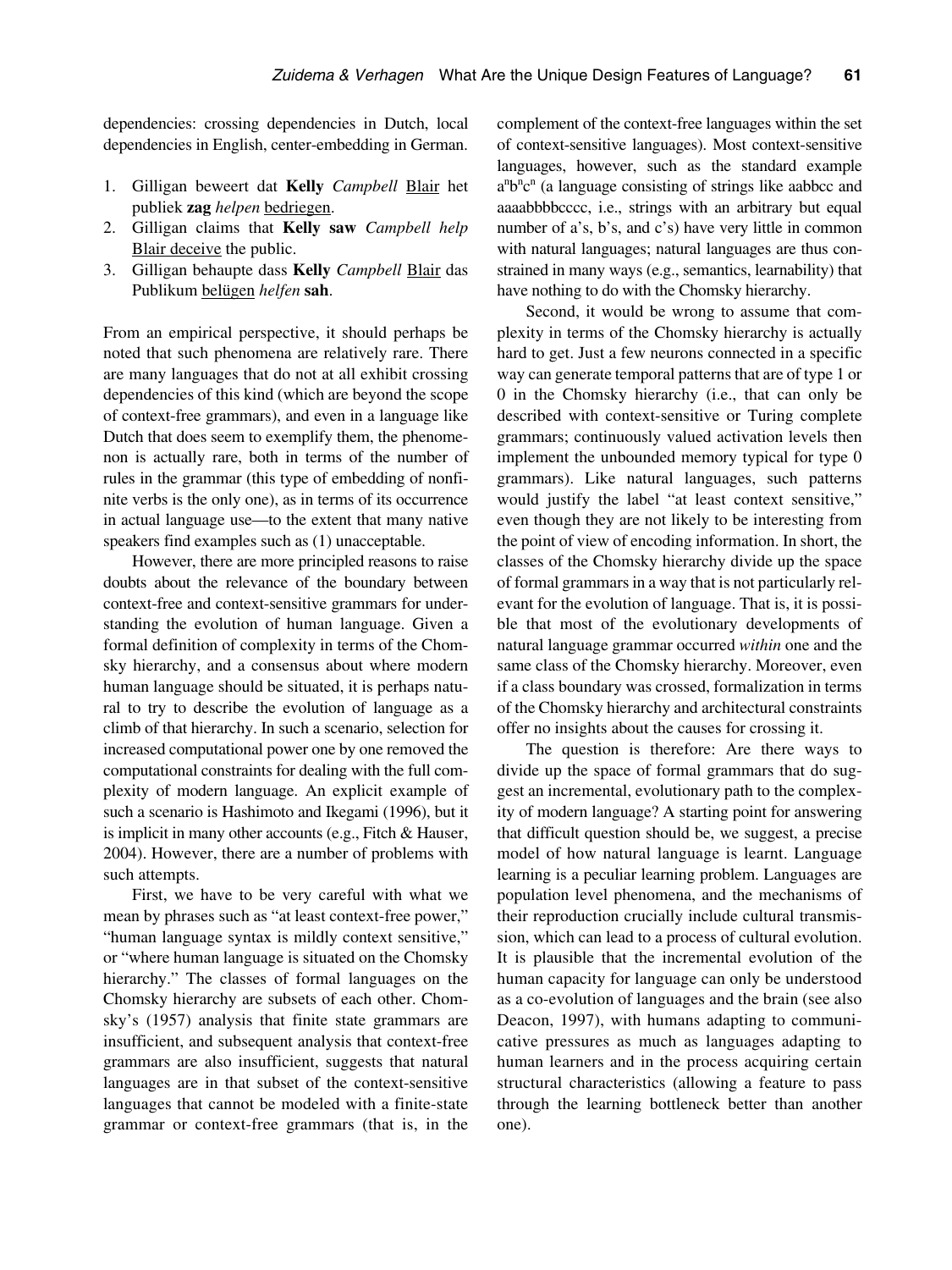# **8 Conclusions**

Humans show in their communication system a number of "design features" that distinguish us from nonhuman primates and, by assumption, from our prelinguistic ancestors. Jackendoff's list of innovations in the evolution of languages provides a useful framework to address the origins of these design features. Jackendoff's account can and should, however, be improved in a number of ways.

First, we have argued that although a scenario with successive stages is an important ingredient of an evolutionary explanation, Jackendoff does not address the important other ingredient: How did the transitions happen? Evolutionary explanations require a plausible account of how innovations spread in the population. Alternative scenario's emphasizing the social/pragmatic nature of human communication such as the one elaborated in Tomasello (2008), may be especially relevant here (even if these in turn lack mechanisms for some specific features, such as learnt combinatorial phonology).

Second, although Jackendoff makes liberal use of diagrams, trees, and logical formulae, his account is not precise enough to be implemented in formal models. In this article we have tried to sketch the formal tools available to describe evolutionary innovations in conceptualizations, sounds, and the mapping between them. From that discussion it has become clear that Jackendoff's first innovation, the use of symbols, cannot be precisely defined. In contrast, combinatorial phonology, compositional semantics, and hierarchical phrase structure can be precisely characterized. Modeling studies of these innovations may thus be expected to be able to advance our understanding of the transitions involved.

Third, Jackendoff's evolutionary scenario does not make a distinction between the structure of the language as observed from "outside" (E-language), a population level phenomenon, and the structure of the representations used in an individual's brain (I-grammar). As we have seen in this article, it is possible for a language, that is, an observable set of utterances, to show the hallmarks of combinatorial phonology, compositional syntax, and perhaps phrase structure, without the language user necessarily being able to actively exploit them. We therefore propose to extend the evolutionary scenario with (at least) this hypothetical transitional step. That is, we propose to strictly distinguish between E-language and I-grammar in the following way (cf., Croft, 2000):

- 1. An E-language is a "population" of observable utterances, distributed over several individuals (as a consequence of communication processes between members of a human community).
- 2. An I-grammar is an individual's representation of linguistic units and rules that results from learning in communication and that in turn underlies the individual's contribution of new utterances to the E-language.

As argued by Croft (2000), this specific view of the difference and the relation between the two levels allows for an integrated model of language change (cf., Landsbergen, 2009). What we claim is that it will also make it possible to model the co-evolution of E-languages with their properties and the capacity to infer I-grammars, the former not only being the product of the latter, but also subject to other constraints.

## **Notes**

- 1 Not only our close relatives may have evolved these sophisticated skills of social cognition; compare Emery and Clayton, 2004.
- 2 This is a point of general importance: characteristics of human languages can be the result of processes of biological evolution, of cultural evolution, or both (gene-culturecoevolution), and it is not necessarily clear a priori what the balance is.
- 3 In the literature, this distinction is usually referred to as the one between E-language and I-language. The difference is not only one of external versus internal, however, and we therefore prefer our terminology: E-language concerns observable utterances, but I-language/I-grammar refers to an individual system of units and rules that in a sense *defines* a language.
- 4 The actual alarm calls of vervet monkeys are very different from the ones we use in this example. For instance, eagle alarm calls are low-pitched rather than high-pitched, and all three types of alarm calls have a temporal structure. The example here is just to illustrate the use of the formalism.
- 5 In functionally and cognitively oriented approaches, this is completely uncontroversial, and especially manifested in the so-called principle of iconicity. But also in more formally oriented approaches, even though it may be denied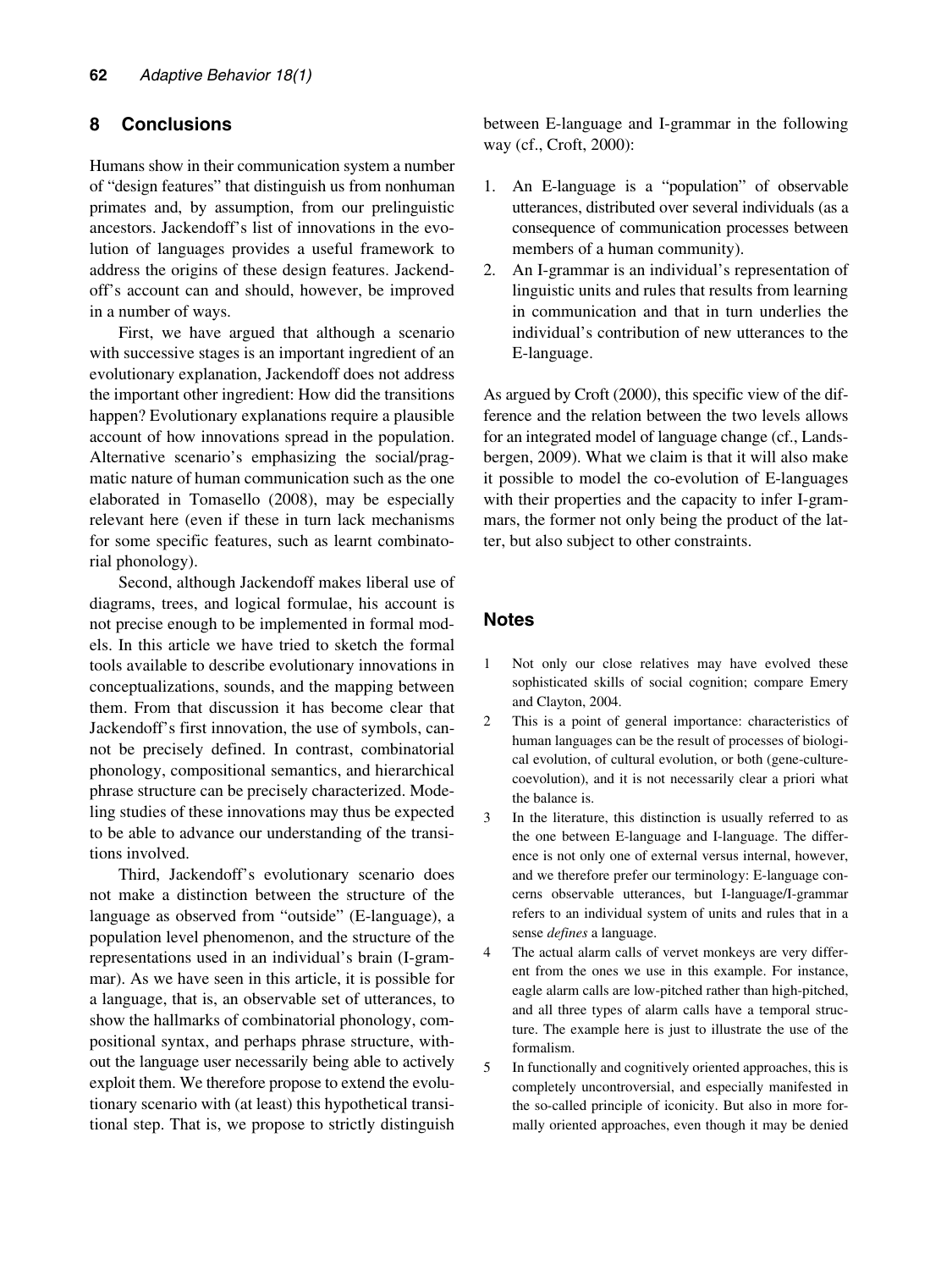that the same structure always conveys exactly the same meaning, some (more loosely conceived, but still systematic) connection between a structure and one or more prototypical functions is a standard assumption. Moreover, any differences of opinion are in practice confined to syntax; as far as morphology is concerned, there is general consensus.

#### **Acknowledgments**

This article is based on Chapter 3 of Zuidema (2005). We have profited greatly from comments on earlier versions by Simon Kirby, Jim Hurford, Tim O'Donnell, Bart de Boer, and two anonymous reviewers, and we are grateful to Bart de Boer and Paul Vogt for organizing the workshop that has led to our collaborative work, as partly reflected in this article.

## **References**

- Arbib, M. A. (2003). The evolving mirror system: a neural basis for language readiness. In M. H. Christiansen & S. Kirby (Eds.), *Language evolution* (pp. 182–200). Oxford, UK: Oxford University Press.
- Bickerton, D. (1990). *Language and species*. Chicago, IL: University of Chicago Press.
- Bradbury, J. W., & Vehrencamp, S. L. (1998). *Principles of animal communication*. Sunderland, MA: Sinauer Associates.
- Brighton, H. (2002). Compositional syntax from cultural transmission. *Artificial Life*, *8*(1), 25–54.
- Carstairs-McCarthy, A. (1999). *The origins of complex language: An inquiry in the evolutionary beginnings of sentences, syllables, and truth*. Oxford: Oxford University Press.
- Chomsky, N. (1957). *Syntactic structures*. The Hague: Mouton.
- Christiansen M. H., & Kirby S. (Eds.) (2003). *Language evolution*. Oxford, UK: Oxford University Press.
- Coren, S., Ward, L. M., & Enns, J. T. (1994). *Sensation and perception*. Fort Worth, TX: Harcourt Brace.
- Croft, W. (2000). *Explaining language change. An evolutionary approach*. London: Longman.
- Deacon, T. (1997). *Symbolic species, the co-evolution of language and the human brain*. New York, NY: The Penguin Press.
- Deacon, T. W. (2000). Evolutionary perspectives on language and brain plasticity. *Journal of Communication Disorders*, *33*(4), 273–290.
- de Villiers, J. G., & de Villiers, P. A. (2003). Language for thought: Coming to understand false beliefs. In D. Gentner & S. Goldin-Meadow (Eds.), *Language in mind* (pp. 335–384). Cambridge, MA: MIT Press.
- Donald, M. (1991).*Origins of the modern mind*. Cambridge, MA: Harvard University Press.
- Dunbar, R. (1998). Theory of mind and the evolution of language. In J. R. Hurford, M. Studdert-Kennedy, & C. Knight (Eds.). *Approaches to the evolution of language: social and cognitive bases*. Cambridge, UK: Cambridge University Press.
- Emery, N. J., & Clayton, N. S. (2004). The mentality of crows: Convergent evolution of intelligence in corvids and apes. *Science*, *306*, 1903–1907.
- Fant. G. (1960). *Acoustic theory of speech production*. The Hague: Mouton.
- Fitch, W. T., & Hauser, M. D. (2004). Computational constraints on syntactic processing in a nonhuman primate. *Science*, *303*(5656), 377–380.
- Gamut, L. T. F. (1991). *Logic, language and meaning* (Vol. 2). Chicago, IL: The University of Chicago Press.
- Hashimoto, T., & Ikegami, T. (1996). The emergence of a net-grammar in communicating agents. *BioSystems*, *38*, 1–14.
- Hauser, M. D. (2001). What's so special about speech? In E. Dupoux (Ed.), *Language, brain, and cognitive development: Essays in honor of Jacques Mehler*. Cambridge, MA: MIT Press.
- Hauser, M. D., & Fitch, W. T. (2003). What are the uniquely human components of the language faculty? In M. H. Christiansen & S. Kirby (Eds.), *Language evolution* (pp. 317–337). Oxford, UK: Oxford University Press.
- Heyes, C. M. (1998). Theory of mind in nonhuman primates. *Behavioral and Brain Sciences*, *21*, 101–134.
- Hinton, L., Nichols, J., & Ohala, J. J. (Eds.) (1995). *Sound symbolism*. Cambridge, UK: Cambridge University Press.
- Hinzen, W., & van Lambalgen, M. (2008). Explaining intersubjectivity. A comment on Arie Verhagen, Constructions of Intersubjectivity. *Cognitive Linguistics*, *19*, 107–123
- Hockett, C. F. (1960), The origin of speech. *Scientific American*, *203*, 88–111.
- Hurford, J. R. (1989). Biological evolution of the Saussurean sign as a component of the language acquisition device. *Lingua*, *77*(2), 187–222.
- Hurford, J. R. (2000). Social transmission favours linguistic generalization. In C. Knight, J. R. Hurford, & M. Studdert-Kennedy (Eds.). *The evolutionary emergence of language: Social function and the origins of linguistic form*. Cambridge, UK: Cambridge University Press.
- Hurford, J. R. (2003). The neural basis of predicate-argument structure. *Behavioral and Brain Sciences*, *26*(3), 261– 283.
- Jackendoff, R. (2002). *Foundations of language*. Oxford, UK: Oxford University Press.
- Joshi, A., Vijay-Shanker, K., & Weir, D. (1991). The convergence of mildly context-sensitive grammar formalisms. In P. Sells, S. Shieber, & T. Wasow (Eds.), *Foundational*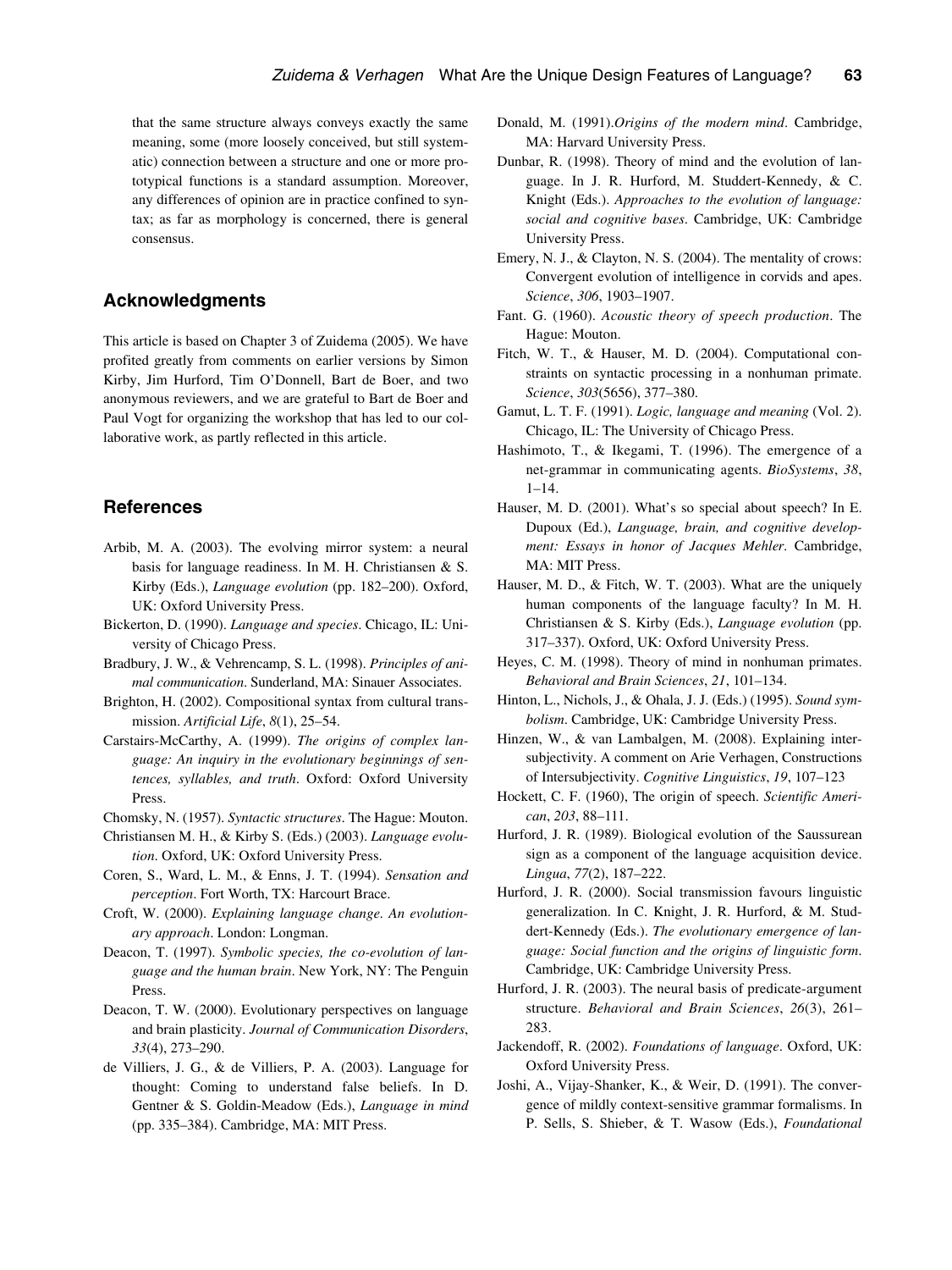*issues in natural language processing* (pp. 21–82). Cambridge, MA: MIT Press.

- Keller, R. (1998). *A theory of linguistic signs*. Oxford, UK: Oxford University Press.
- Kirby, S. (2002). Learning, bottlenecks and the evolution of recursive syntax. In E. Briscoe (Ed.) *Linguistic evolution through language acquisition: formal and computational models*. Cambridge, UK: Cambridge University Press.
- Klein, W., & Perdue, C. (1997). The basic variety, or: Couldn't language be much simpler? *Second Language Research*, *13*, 301–347.
- Komarova, N. L., & Niyogi, P. (2004). Optimizing the mutual intelligibility of linguistic agents in a shared world. *Artificial Intelligence*, *154*(1–2), 1–42. URL http://www.math.ias. edu/natalia/preprints/agents.ps.
- Landsbergen, F. (2009). *Cultural evolutionary modeling of patterns in language change*. Utrecht: LOT Publications.
- Langacker, R. W. (1997). Constituency, dependency, and conceptual grouping. *Cognitive Linguistics*, *8*, 1–32.
- Lewis, D. K. (1969). *Convention: a philosophical study*. Cambridge, MA: Harvard University Press.
- Liberman, A. M., Cooper, F. S., Shankweiler, D. P., & Studdert-Kennedy, M. (1967). Perception of the speech code. *Psychological Review*, *74*, 431–461.
- Lohmann, H., & Tomasello, M. (2003). The role of language in the development of false belief understanding: A training study. *Child Development*, *74*, 1130–1144.
- Nottebohm, F. (1976).Vocal tract and brain: A search for evolutionary bottlenecks. *Annals of the New York Academy of Sciences*, *280*, 643–649.
- Nowak, M. A., & Krakauer, D. C. (1999). The evolution of language. *Proceedings of the National Academy of Sciences of the USA*, *96*, 8028–8033.
- Oliphant, M. (1999). The learning barrier: Moving from innate to learned systems of communication. *Adaptive Behavior*, *7* (3/4), 371–383.
- Oliphant, M., & Batali, J. (1996). Learning and the emergence of coordinated communication. *Center for Research on Language Newsletter*, *11*(1), 1–46.
- Oudeyer, P.-Y. (2006). *Self-organization in the evolution of speech*. Oxford, UK: Oxford University Press.
- Pinker, S., & Bloom, P. (1990). Natural language and natural selection. *Behavioral and Brain Sciences*, *13*, 707–784.
- Pullum, G., & Gazdar, G. (1982). Natural languages and context-free languages. *Linguistics and Philosophy*, *4*(4), 471–504.
- Seyfarth, R. M., & Cheney, D. L. (1997). Some general features of vocal development in nonhuman primates. In C. T. Snowdon & M. Hausberger (Eds.), *Social influences on vocal development* (pp. 249–273). Cambridge, UK: Cambridge University Press.
- Seyfarth, R. M., Cheney, D. L., & Marler, P. (1980). Monkey responses to three different alarm calls: evidence of preda-

tor classification and semantic communication. *Science*, *210*, 801–803.

- Smith, K. (2003). *The transmission of language: models of biological and cultural evolution*. Unpublished doctoral dissertation, Theoretical and Applied Linguistics, University of Edinburgh.
- Smith, K. (2004). The evolution of vocabulary. *Journal of Theoretical Biology*, *228*(1), 127–142.
- Steels, L. (1995). A self-organizing spatial vocabulary. *Artificial Life*, *2*(3), 319–332.
- Studdert-Kennedy, M. (1983). On learning to speak. *Human Neurobiology*, *2*, 191–195.
- Studdert-Kennedy, M. (1998). The particulate origins of language generativity: From syllable to gesture. In J. R. Hurford, M. Studdert-Kennedy, & C. Knight (Eds.), *Approaches to the evolution of language: social and cognitive bases*. Cambridge, UK: Cambridge University Press.
- Studdert-Kennedy, M. (2000). Evolutionary implications of the particulate principle: Imitation and the dissociation of phonetic form from semantic function. In C. Knight, J. R. Hurford, & M. Studdert-Kennedy (Eds.), *The evolutionary emergence of language: Social function and the origins of linguistic form*. Cambridge, UK: Cambridge University Press.
- Tomasello, M. (2000). Do young children have adult syntactic competence? *Cognition, 74*, 209–253.
- Tomasello, M. (2008). *Origins of human communication*. Cambridge, MA: MIT Press.
- Verhagen, A. (2008). Intersubjectivity and explanation in linguistics – a reply to Hinzen & Van Lambalgen. *Cognitive Linguistics*, *19*, 125–143.
- von Bekesy, G. (1960). *Experiments in hearing*. New York: McGraw-Hill.
- Worden, R. (1998). The evolution of language from social intelligence. In J. R. Hurford, M. Studdert-Kennedy, & C. Knight (Eds.), *Approaches to the evolution of language: social and cognitive bases*. Cambridge, UK: Cambridge University Press.
- Wray, A. (2002a). *Formulaic language and the lexicon*. Cambridge, UK: Cambridge University Press.
- Wray, A. (2002b). Dual processing in protolanguage: performance without competence. In A. Wray (Ed.), *The transition to language*, (pp. 113–137). Oxford, UK: Oxford University Press.
- Zuidema, W. (2003), Optimal communication in a noisy and heterogeneous environment. In W. Banzhaf, T. Christaller, P. Dittrich, J. T. Kim, & J. Ziegler (Eds.), *Advances in Artificial Life – Proceedings of the 7th European Conference on Artificial Life (ECAL)*, Lecture Notes in Artificial Intelligence (Vol. 2801, pp. 553–563). Berlin: Springer Verlag.
- Zuidema, W. (2005). *The major transitions in the evolution of language*. Unpublished doctoral dissertation, Theoreti-